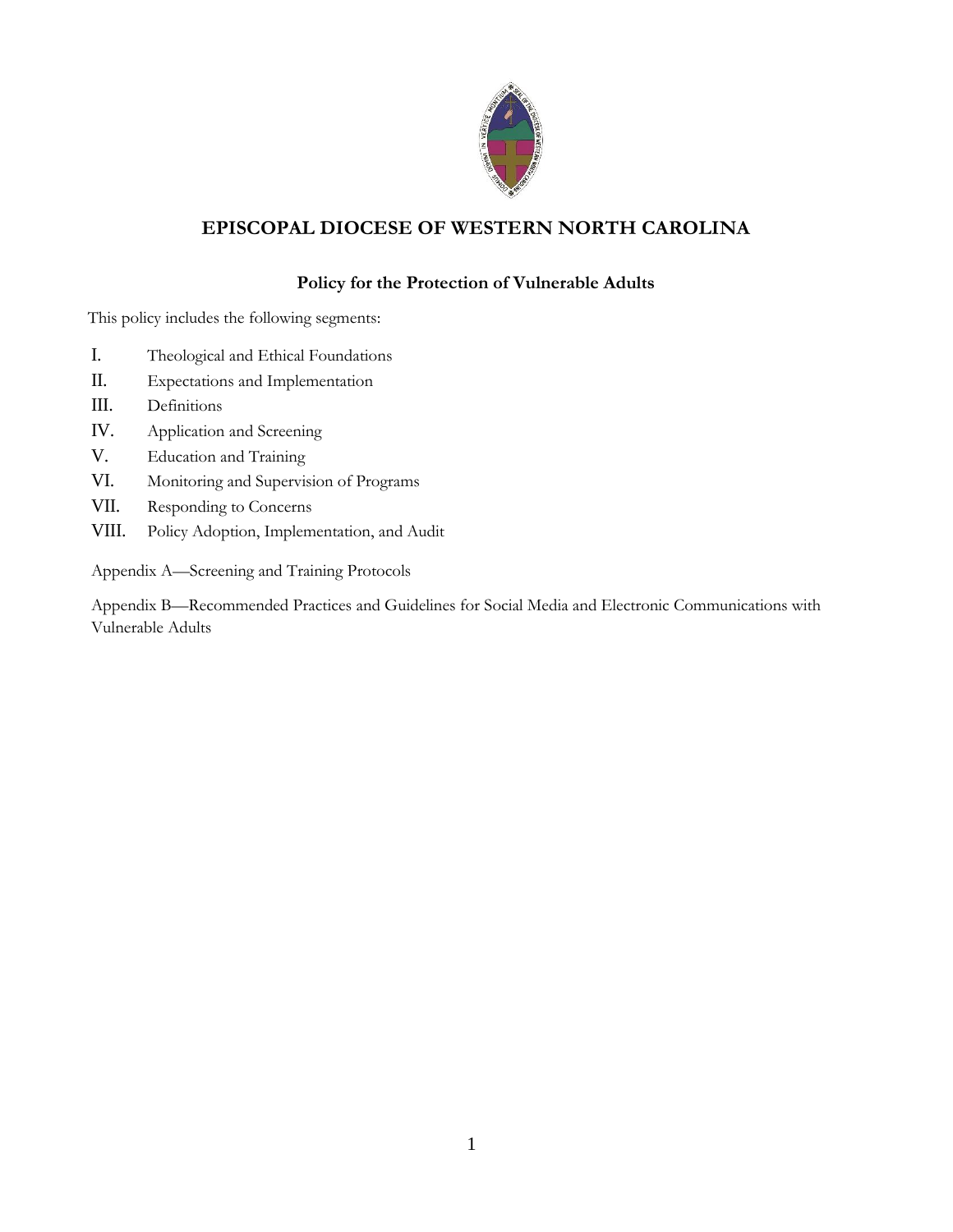## **I. THEOLOGICAL AND ETHICAL FOUNDATIONS**

"And the Word became flesh and dwelt among us, full of grace and truth; we have beheld the Word's glory, glory as of the only Child from God."

—John 1:14 (*An Inclusive Language Lectionary*)

God expressed the fullness of humanity in Jesus of Nazareth, who we worship as the Word made flesh. To be human is to live with God and the whole of creation in the fullness of freedom and the challenge of responsibility. The pattern of Jesus's life, death, and resurrection resonates unreservedly with God's call to perfect freedom and responsibility.

In baptism, God, speaking through the Church, claims us in Christ. We become in Christ the community of God's final purpose: justice and peace, love, and plenty for the whole creation. This new community lives in Eucharistic fellowship with God and Creation as a sign and instrument of God's reconciling purpose in the world.

The Church is called to embody and advance God's mission. Ministry is the vocation of the whole community: laypersons, deacons, priests, and bishops who together represent Christ and the Church in the world.

The obligation to seek and serve Christ in all persons and to respect the dignity of every human being is binding for all the baptized. The authority with which leaders—ordained persons and adults who minister with vulnerable adults—are entrusted creates an inherent power imbalance in the pastoral relationship. This power imbalance derives from the leadership role and, in the case of clergy, the symbolic authority of an ordained person. Christian leadership is intended to provide occasions for guidance and grace, and its abuse is always and unequivocally wrong.

Ministry involves a necessary tension between a Gospel-based integrity and a Gospel-based intimacy as modeled by the life of Christ. A rigid adherence to a system of rules leads to an unproductive legalism. Yet, without the framework of the law, the intimate relationships into which Christ calls us are at risk of distortion and harm. All the people of God are called to minister attentively within this tension. These policies are intended to provide a pattern for attentive practice of ministry.

This document is a statement for the Episcopal Diocese of Western North Carolina, setting forth expectations for its leaders in their relationships with vulnerable people. The document includes the following:

- a. "Screening and Training Protocols" (Appendix A), which explains the level of screening and training required before engaging in ministry with vulnerable adults;
- b. a description of requisite training that is specialized and tailored to ministry role and function;
- c. behavioral standards designed to ensure that vulnerable adults and all who engage in ministrywith them are treated with dignity and respect in all settings; and
- d. "Recommended Practices and Guidelines for Social Media and Electronic Communications for Vulnerable Adults" (Appendix B), which contains recommended Practices and Guidelines for Social Media and Electronic Communications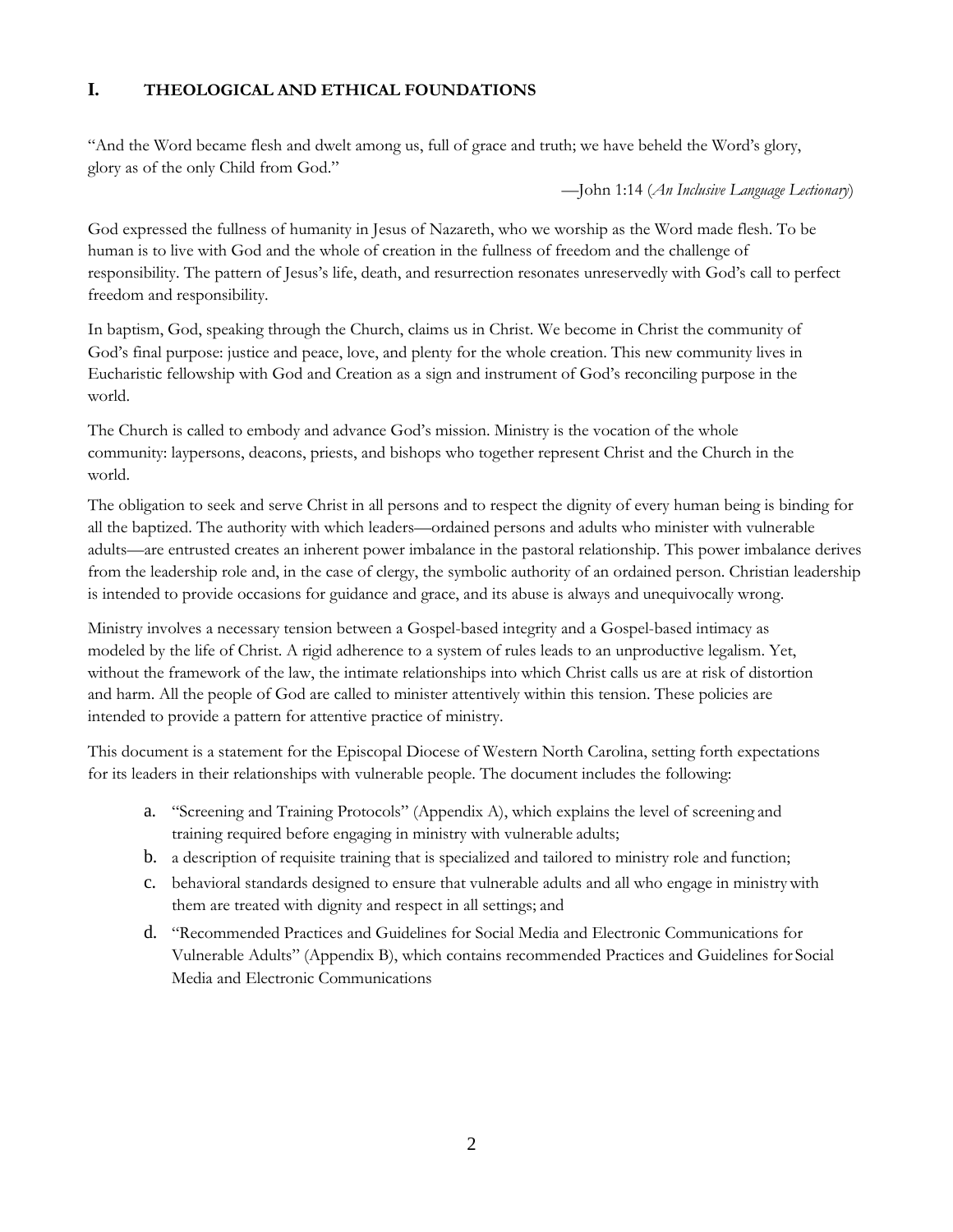# **II. EXPECTATIONS AND LOCAL IMPLEMENTATION**

These policies set forth statements of general expectations and guidelines of behavior for ordained and lay people in the church when engaged in ministry with vulnerable adults. This policy is mandated for all such activities sponsored by every congregation, institution, organization, school, and agency of the Diocese. The purpose of these policies is to create safe and welcoming space for all people in our communities and those engaged in ministry with vulnerable adults and to prevent sexual abuse.

This policy strives to present best practices for creating such safe space. Circumstances in many localities may make some of these best practices difficult to implement or even unworkable. As a result, a vestry may make additions or revisions in developing parish policy so long as they meet or exceed the requirements of these policies. This requires that clergy and parish leadership understand this policy thoroughly enough to make appropriate judgments about local circumstances. Any such additions or revisions must be submitted in writing for the approval of the Bishop.

Church governing bodies and all leaders should understand these policies and all local requirements thoroughly enough to make appropriate judgments and should consult with the Office of the Bishop when unanticipated situations arise.

## **III.** DEFINITIONS

*NOTE: These definitions reflect our understanding of terms describing gender identity and sexuality, which are evolving.*

**Adult**: Anyone who is 18 years or older and not in high school.

**Adult Protective Services**: A social services program provided by state and local governments serving vulnerable adults and their families who are in need of assistance. Adult Protective Services receive and investigate reports of suspected abuse, neglect and exploitation.

**Bullying**: Behavior that intimidates, humiliates, offends, degrades, or harms another person, whether verbal, psychological, social, physical, or otherwise.

**Cisgender**: An adjective describing a person whose sense of personal identity and gender corresponds with their gender or sex assigned at birth. This is an evolving term, as our understanding and language around gender identity and sexuality expands and matures.

**Gender Non-binary**: An umbrella term for people who identify their gender as neither male nor female. These people might identify as both ("bigender"), neither ("agender"), a mix between the two ("genderfluid"), or unsure of their gender ("genderqueer"). This is an evolving term, as our understanding and language around gender identity and sexuality expands and matures.

**Intake Officer**: The person(s) designated by each diocese to receive information regarding an offense forwhich a member of the clergy may be held accountable under *Title IV of the Constitution and Canons of The Episcopal Church,*  which sets out the disciplinary process for clergy. Anyone may contact an Intake Officer to report concerns.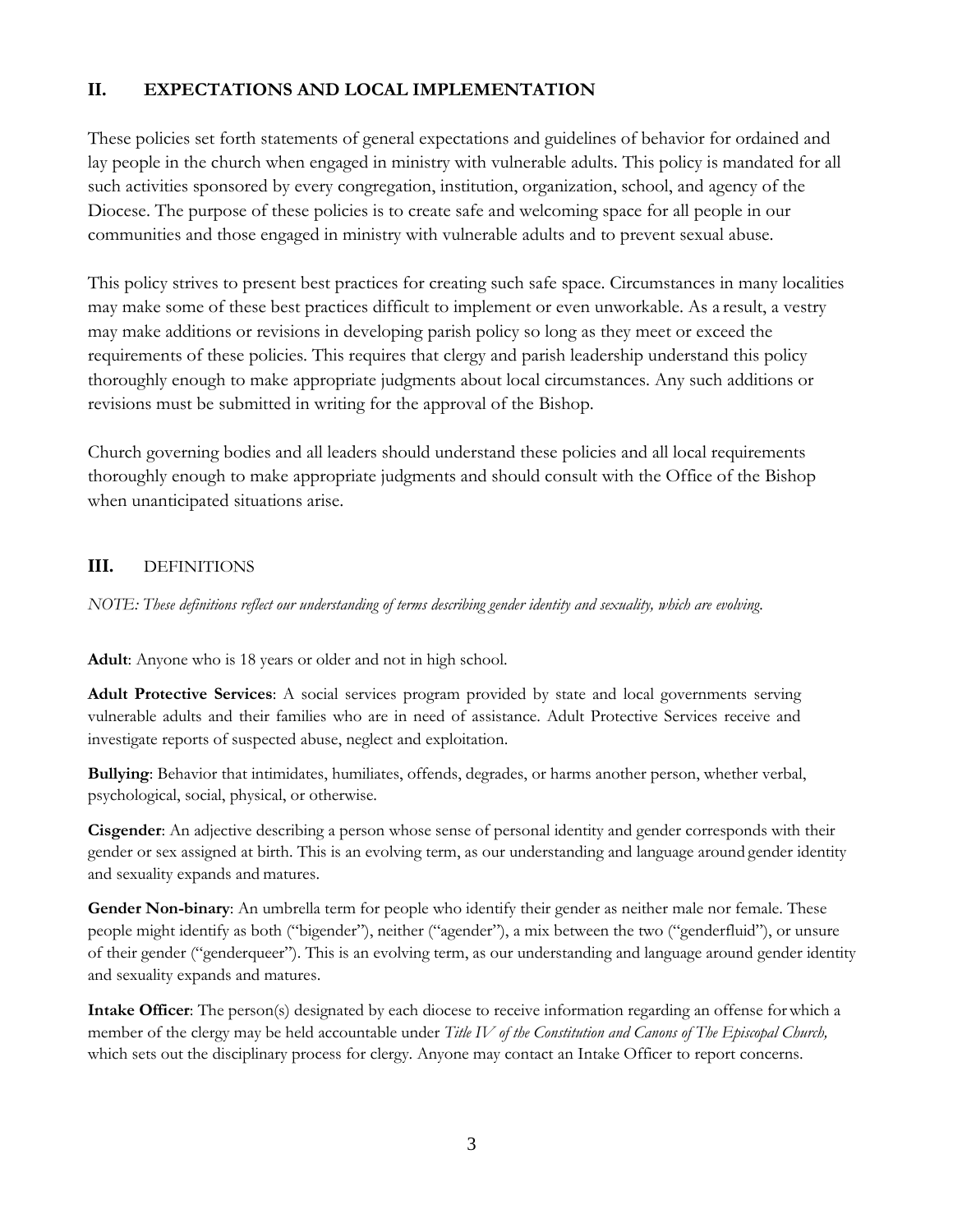**Leader**: A person who, for the benefit of another, engages in ministry without responsibility for oversight of other adults engaged in that same ministry. Examples include: Eucharistic Visitors and members of pastoral care teams.

**LGBTQ+:** An acronym for Lesbian, Gay, Bisexual, Transgender, Queer/Questioning, and others. It refers to people whose gender identities vary from their gender or sex assigned at birth, or whose sexual orientations differ from the heterosexual majority. (The "+" is an effort to include additional identities.) This is an evolving term, as our understanding and language around gender identity and sexuality expands and matures.

**Mandated Reporter**: A person who is required by state law to report reasonable suspicions of abuse, neglect and/or exploitation of vulnerable populations to the appropriate state agency. State laws vary greatly. Generally, state law mandates that either all adults or adults in certain professions report suspected abuse of elders, vulnerable and/or dependent adults. It is imperative to know the requirements of applicable state laws. Typically, individuals who are not mandated to report suspicion of abuse may make a report to the appropriate state agency, even though not legally required to do so.

**Off-site**: Any location other than the sponsoring Episcopal church, institutional facility, or campus.

**Organizations**: All institutions for which the Diocese or congregations have legal or fiduciary responsibility (examples include diocesan departments, commissions, conference & retreat centers, adult day care centers, retirement communities, religious orders, congregations, schools, et cetera).

**Overnight**: Any event that starts on one calendar day and ends on a different calendar day.

**Pastoral Relationship:** Any relationship (1) between a Member of the Clergy and any person to whom the Member of the Clergy provides or has provided counseling, pastoral care, spiritual direction, or spiritual guidance, or any person from whom said Member of the Clergy has received information within the Rite of Reconciliation of a Penitent, or (2) between a lay minister and any person to whom the lay minister is offering prayer or ministry, or any person from whom the lay minister has received sensitive, personal, or confidential information in the course of offering ministry.

**Programs**: Official activities and Programs sponsored by the Episcopal Church and its provinces, dioceses and congregations.

**Public Record Check**: A search of documents and data available to the public including criminal and civil court records, credit reports, and driving records from the department of motor vehicles. Typically such searches are conducted by a third party with expertise in this area.

**Residential Facility**: Any institutional or group home setting where a vulnerable adult resides on a permanent or temporary basis such as a nursing home, rehabilitation center, assisted living facility, treatment center or memory care facility.

**Responsible Person**: The person designated as being accountable for compliance with this policy for an event or program.

**Sacramental Use**: Consecrated or unconsecrated wine used in the setting of Eucharist.

**Supervisor**: A person who has oversight responsibilities for a ministry program and/or leaders in a ministry program.

**Title IV**: A section of the Constitution and Canons of The Episcopal Church pertaining to clergy professional standards, accountability and ecclesiastical discipline.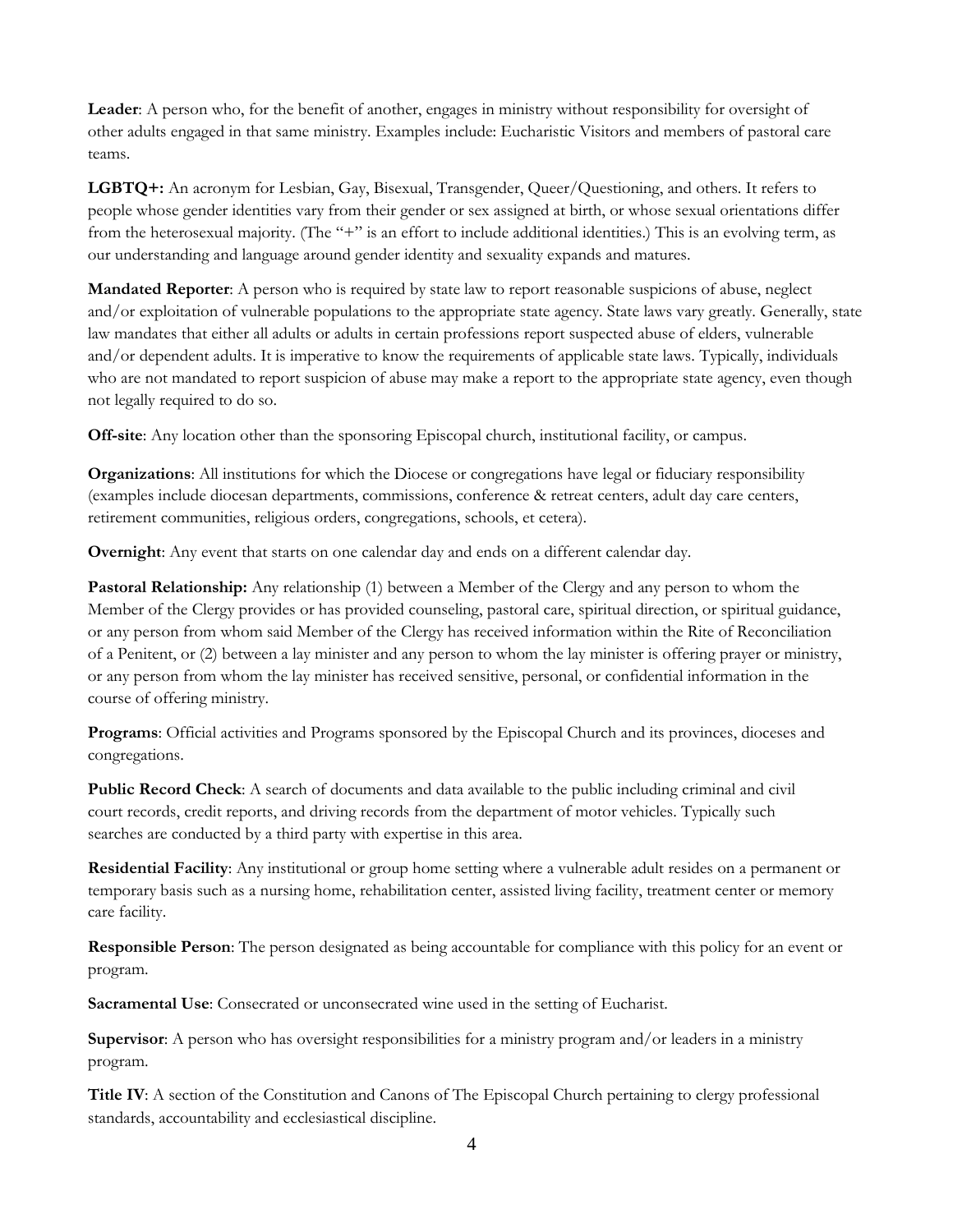**Transgender**: An adjective describing a person whose sense of personal identity and gender does not correspond with the gender or sex assigned to them at birth. This is an evolving term, as our understanding and language around gender identity and sexuality expands and matures.

**Training**: Organized activity designed to provide information and/or instructions to strengthen and enhance the recipient's understanding, capacity, and exercise of ministry.

- **Universal Training**: A standard of training that will foster a culture of safety and inclusion for all people that includes a broad overview of issues of vulnerability, power, and healthy boundaries. This training is designed to equip all people to live out their Baptismal Covenant.
- **Specialized Training**: A standard of additional training that equips people who participate in or have oversight responsibility for ministries. In addition to Universal Training, a person will have access to training that is specialized and tailored to their role and ministry function.

### **Vulnerable Adult**:

- a. Any adult at or older than the age designated as an elder by applicable state law
- b. Any adult who is infirm or diminished in capacity due to age, illness or disability
- c. Any adult who is ministered to in their home (by Eucharistic Visitors, Pastoral CareVisitors, or others)
- d. Any adult who is wholly or partially dependent upon one or more other persons for emotional, psychological, or physical care or support; such dependency may be temporary as in the case of an accident, illness, or birth of a child
- e. Any adult who by virtue of a crisis, experiences vulnerability leading to dependency on another or lacks agency in a pastoral relationship as in the wake of death of a family member or job loss

## **IV. APPLICATION AND SCREENING**

Dioceses, congregations, and other Organizations are required to screen all persons according to the standards in the "Screening and Training Protocols" (Appendix A). For some positions, screening consists only of a Public Records Check. For other positions there are additional screening requirements of a written application, interview, and reference verification.

- a. Public Records Checks
	- 1. Congregations and other Organizations shall use a provider approved by the diocese to conduct public records checks. Such checks must be completed before the employee or volunteer begins programmatic interaction with vulnerable adults
	- 2. Criminal public records checks shall include all available criminal records and sex offender registries
	- 3. A Department of Motor Vehicles (DMV) records check is needed if transporting vulnerable adults as part of, or an extension of, ministry of the church or for a church-sponsored event
	- 4. A credit check is required of treasurers and those with check-signing authority
	- 5. Public records checks must be updated at least every five years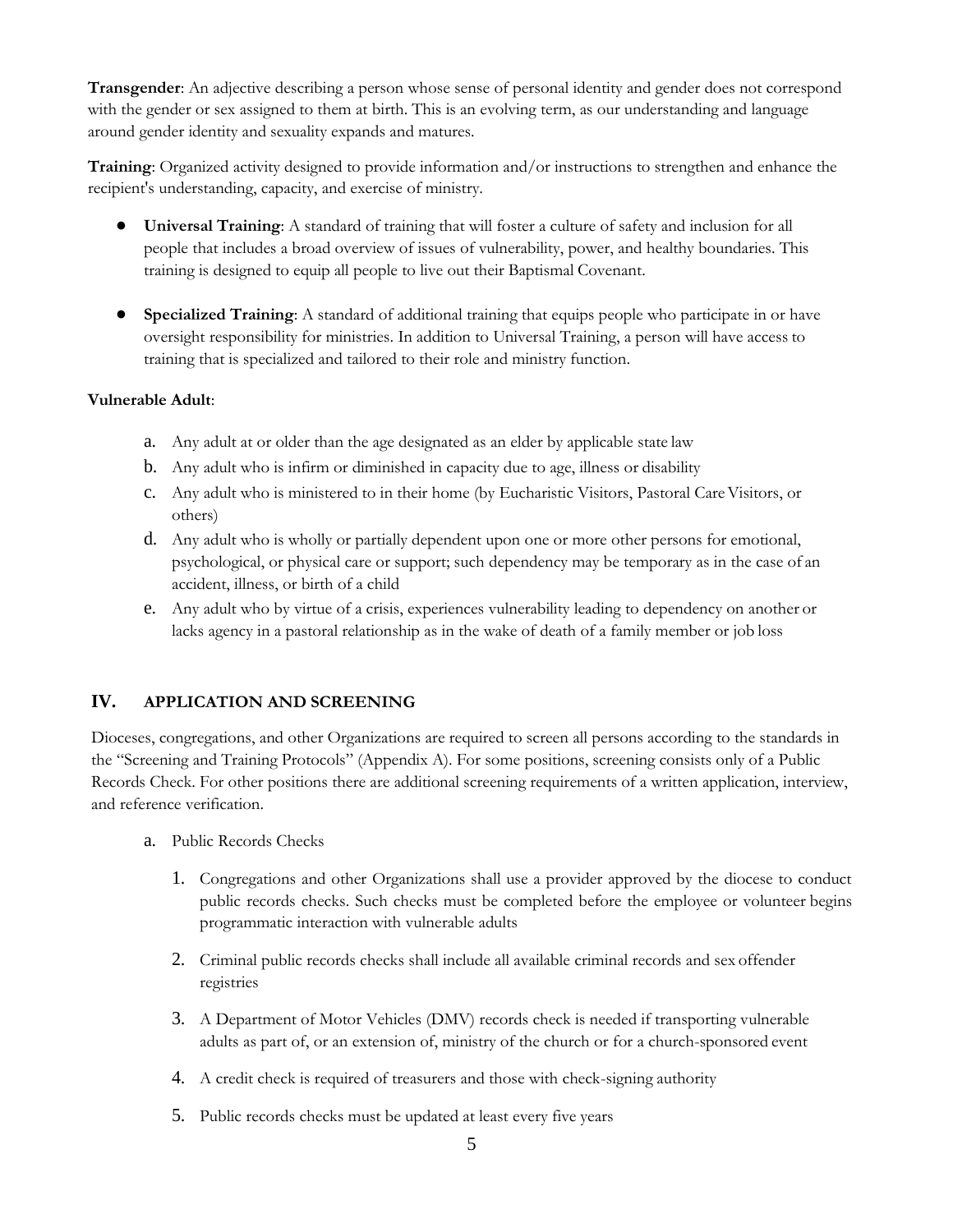- b. Written application, interview, and reference verification are required before serving in certain roles and ministries as specified in the "Screening and Training Protocols" (Appendix A). Where required, these components are generally conducted in the following order:
	- 1. submission of a completed written application to serve in a specified role with a clearly defined written "job description." The application includes verifiable personal information;
	- 2. personal interview;
	- 3. reference verification conducted by congregations and other Organizations to verify personal information and check references listed in the application (people who know but are not related to the applicant); and
	- 4. maintenance of these records as described below.

Potential leaders or supervisors must be known and active in the congregation for at least 6 months before engaging in ministry with vulnerable adults—unless they pass public records checks and reference checks pursuant to the "Screening and Training Protocols" (Appendix A).

Dioceses, congregations, and other Organizations must keep and maintain all application and screening records secure and confidential in the Diocese, church or Organization's office. This includes a signature by each applicant verifying receipt of a copy of this policy, including any local procedures or variations.

## **V. EDUCATION AND TRAINING**

Training shall be appropriate to each person's function according to the "Screening and Training Protocols" (Appendix A).

All Leaders shall have Universal Training that fosters a culture of safety and inclusion for all people and covers a broad overview of issues of vulnerability, power, and healthy boundaries. Universal Training is designed to equip all people to live out their Baptismal Covenant. All members of the Episcopal Church shall have access to this training.

In addition to Universal Training, all Supervisors and those with oversight responsibilities for ministry programs and/or other adults who engage in ministry with Vulnerable Adults shall have Specialized Training that is tailored to their role and ministry function.

Depending on role and responsibility, Specialized Training should include the following:

- a. the prevention, identification, and response to all forms of abuse and neglect, including financial exploitation;
- b. mandated and voluntary reporting of suspected abuse, neglect, and exploitation of vulnerable adults;
- c. vulnerability within the pastoral relationship;
- d. an introduction to gender non-binary;
- e. the needs of aging LGBTQ+ individuals who often struggle to find care or residential facilities adequately equipped to meet their needs; and
- f. the ways that vulnerable adults can engage in self-advocacy.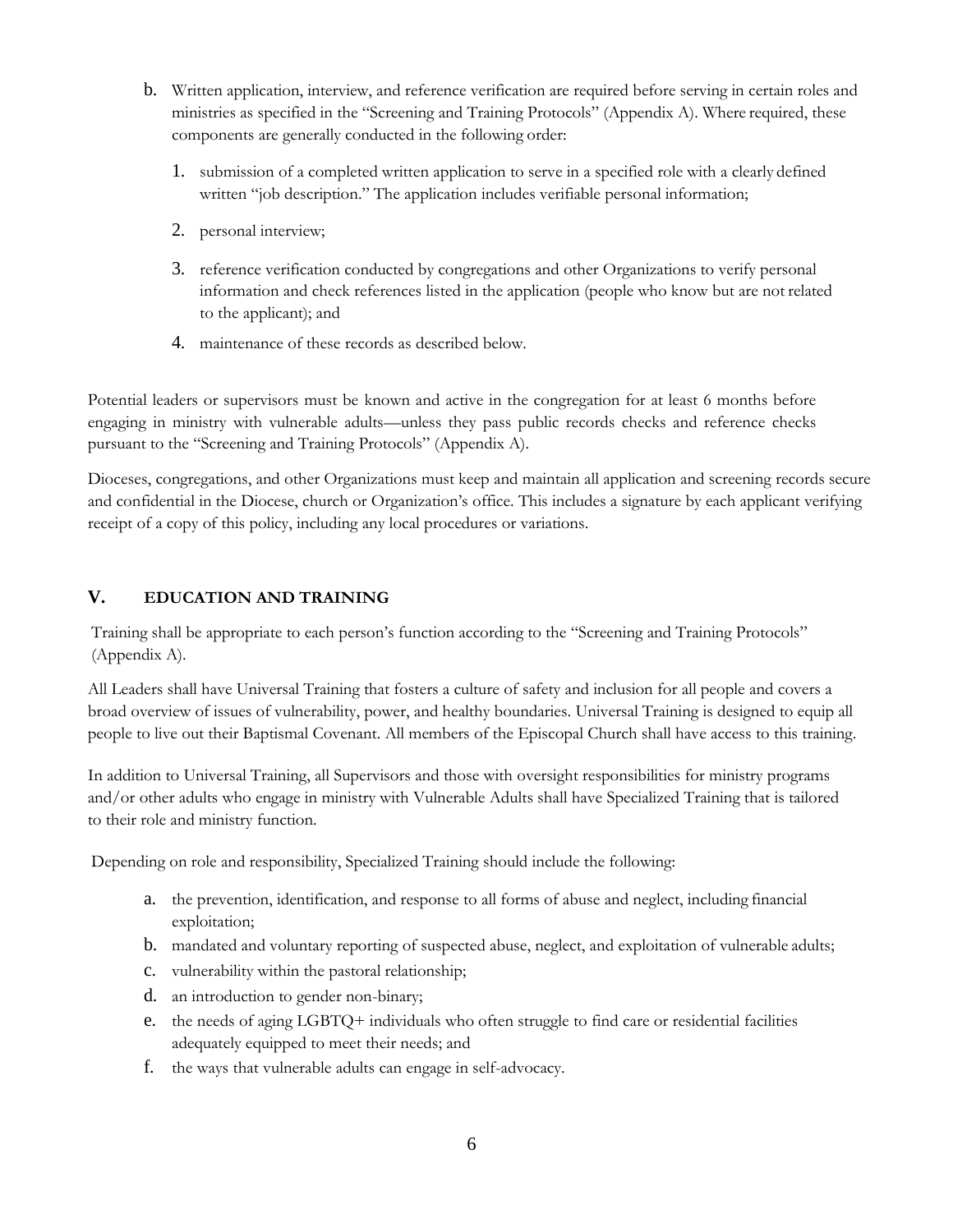Certification of training shall be renewed every 3 years.

The Diocese, congregations, and other organizations with responsibility for programs with, services for, or ministries to vulnerable adults shall keep records sufficient to evidence compliance with this policy.

## **VI. MONITORING AND SUPERVISION OF PROGRAMS**

All people who minister to vulnerable adults and/or have pastoral relationships with others must have ongoing supervision. Ongoing supervision should consist of regular check-ins by the Supervisor who may be parish clergy or a team leader. Such supervision shall review the scope, accountability, and responsibility of the ministry with the person engaged in the ministry. Each person engaged in such ministry should know who supervises their ministry and how to contact the Supervisor at all times.

The Diocese, congregations, and other organizations shall ensure that all people who minister to vulnerable adults receive prior training as to the scope, accountability and responsibility of the ministry.

The Diocese, congregations, and other organizations shall maintain an up-to-date list of persons with their contact information approved to minister to vulnerable adults and/or engage in pastoral relationships with others. This list shall be kept in the organization's office or other place where records are kept.

It is best practice for those ministering to vulnerable adults to document their visits, including time, place, and any observations or concerns. Such documentation is reviewed by the Supervisor. Confidentiality among clergy and lay ministers is required and all documentation is kept confidential. This documentation promotes continuity of care and transparency in ministry.

All new activities that include pastoral relationships and/or ministry to vulnerable adults shall have a Responsible Person to monitor and supervise all events to ensure appropriate behavior and healthy boundaries.

### **a. Presence of Unrelated Adults Suggested**

While not required, it is best practice for those ministering to vulnerable adults, or in the homes of others, to do so with another trained adult minister present. Those engaged in such ministries should minister in pairs.

If circumstances result in a minister being alone with a vulnerable adult, that minister shall report this to the Supervisor, clergy, senior warden, or Responsible Person as soon as possible.

### **b. Creating Safe Space for Pastoral Relationships and/or Ministry with Vulnerable Adults**

To create a safe space, it is necessary to anticipate and avoid circumstances that could result in exposure of vulnerable adults to undue influence or exploitation. On-site and off-site settings for ministry with vulnerable adults and pastoral relationships and conversations should do the following:

1. be in places where casual monitoring by others is convenient; and

2. convey safety and comfort.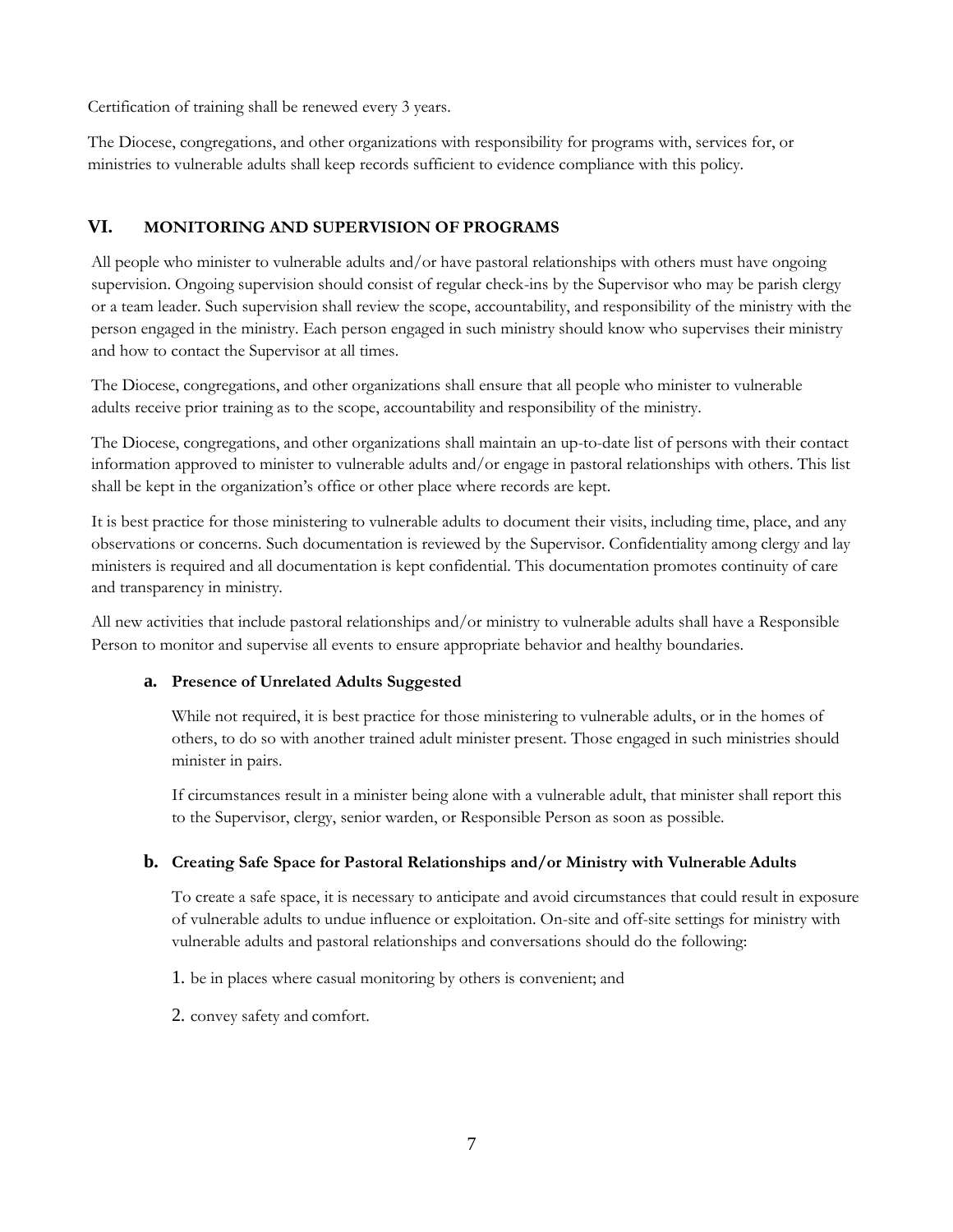#### **c. Inclusiveness**

No one shall be denied rights, status, or access to an equal place in the life, worship, and governance of any program or activity because of race, color, ethnic origin, national origin, marital status, sex, sexual orientation, gender identity and expression, differing abilities, socio-economic class, or age. To the extent possible, all spaces and settings for programs, activities, and ministry shall be accessible.

The Episcopal Church seeks to support all persons by providing reasonable alternative arrangements regardless of state law to address safety and comfort.

Transgender, genderqueer, or gender non-binary adults who express the need or desire for increased privacy should be provided with reasonable alternative arrangements. Reasonable alternative arrangements may include the use of a private area, a separate changing schedule, or use of a singlestall restroom. Any alternative arrangement should be provided in a way that protects the adult's ability to keep their transgender status confidential, if they so desire.

To the extent of local laws, transgender, genderqueer, or gender non-binary adults should not be required to use a locker room or restroom that conflicts with their gender identity. Safe bathroom/shower facilities will be provided by gender (or specific times will be assigned for the use of a single facility).

#### **d. Violence**

- 1. No one is to strike, hit, or otherwise physically threaten or harm anyone at any time.
- 2. No one is to control or attempt to control another by bullying, intimidation, threats, verbal/emotional abuse, or isolation from others. Bullying of any kind by anyone is prohibited.
- 3. Report suspected violations immediately. See "Suspected Violations of this Policy."

#### **e. Behavioral Standards for Ministry with Vulnerable Adults**

All who work with vulnerable adults are expected to model the patterns of healthy relationships. To this end, lay and ordained ministers working with vulnerable adults shall do the following:

- 1. take care not to unduly influence a person to whom they minister;
- 2. accept only token gifts from those to whom they minister. Ministers given gifts shall report those gifts in writing to their Supervisor, clergy, senior warden, or Responsible Person;
- 3. decline to accept loans of any kind from those to whom they minister;
- 4. decline to agree to be named as a beneficiary or to act as an administrator or executor in a will of anyone to whom they minister; and
- 5. inform Supervisor, clergy, senior warden, or Responsible Person of anything that causes concern for the safety or wellbeing of those to whom they minister.

All who minister to vulnerable adults are encouraged to do the following:

- 1. have ongoing spiritual practices, which might include daily prayer, regular participation in corporate worship, and Bible study;
- 2. spend time with and listen to vulnerable adults, and advocate for their ministry within the Body of Christ;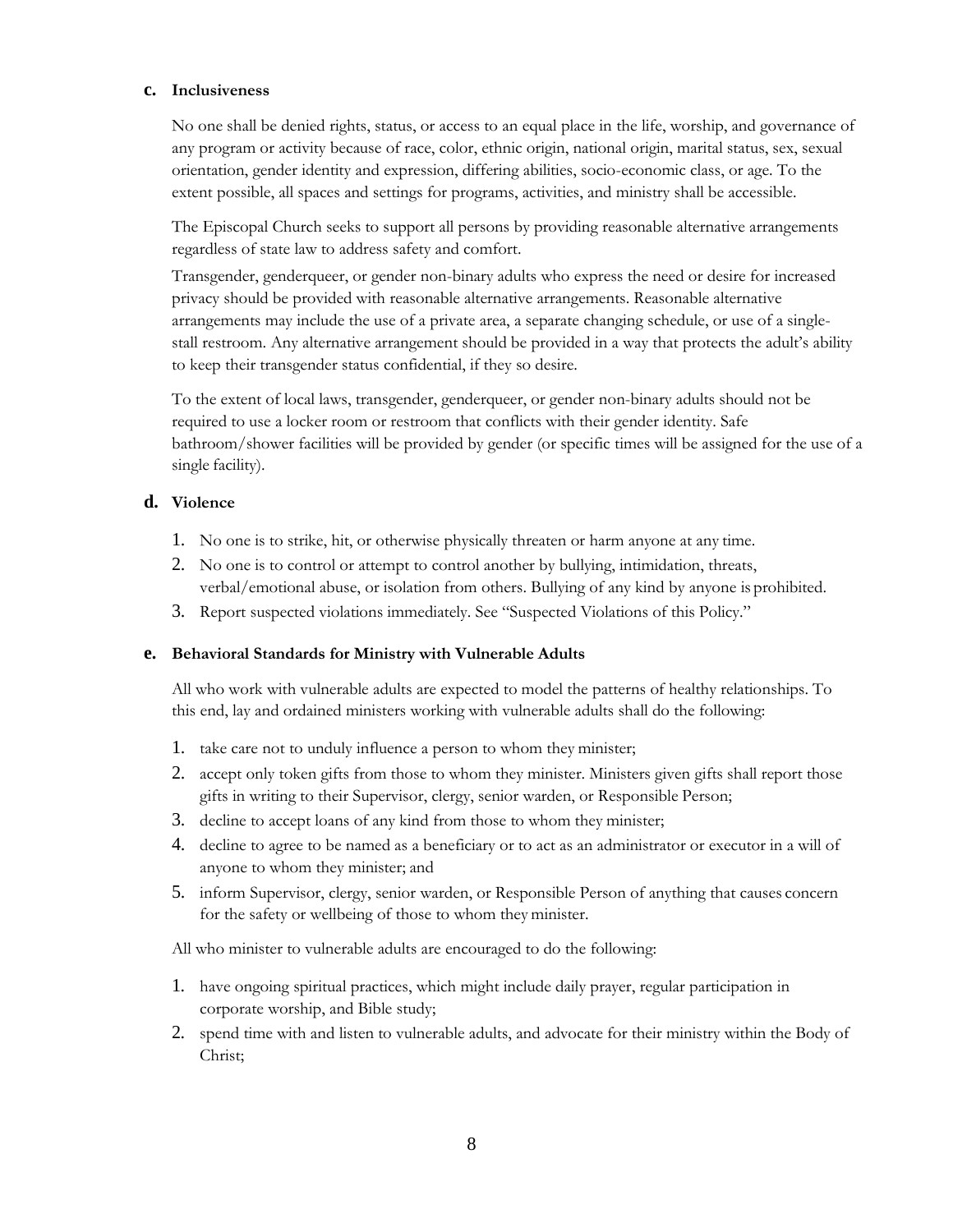- 3. offer appropriate physical expressions of affection, as long as they are welcomed by the recipient, which may include brief hugs, pats on the shoulder or back, kisses on the cheek, handshakes, holding hands during prayer; and
- 4. maintain healthy boundaries when sharing personal information.

Adults shall not, under any circumstances, do the following:

- 1. provide vulnerable adults with non-sacramental alcohol, marijuana, illegal drugs, cigarettes, ecigarettes, vapes, or pornography;
- 2. arrive under the influence of alcohol, illegal drugs, or misuse of legal drugs when they are responsible for or ministering to a vulnerable adult;
- 3. consume non-sacramental alcohol or illegal drugs or misuse legal drugs when they are responsible for or ministering to a vulnerable adult;
- 4. engage in illegal behavior or permit others to engage in illegal behavior; or
- 5. engage in any sexual, romantic, illicit or secretive relationship or conduct with any vulnerable adult.

## **f. Visits to Private Residences**

The safety of all persons and healthy boundaries are essential when visiting a vulnerable adult in a private home. Avoid situations that might compromise privacy; common examples of this include the following:

- 1. visiting behind closed bedroom doors;
- 2. sitting on the bed of the person being visited; or
- 3. visiting a person while they are not fully clothed.

The best practice is to visit in teams of 2 or more. If it is not possible for another adult minister to be present, a member of the vulnerable adult's household should be present. If neither is possible, documentation of the time, duration of visit, general matters discussed, and any pastoral concerns shall be provided to the Supervisor as soon as possible after the visit.

### **g. Visits to Residential Facilities**

The safety of all persons and healthy boundaries are also essential when visiting a vulnerable adult in a Residential Facility. Best practices include the following:

- 1. facility staff should be informed of the visitor's presence;
- 2. if a visit takes place out of sight of staff, they should be notified in advance and informed when such meeting is concluded;
- 3. the door to a resident's private room must remain open during visits;
- 4. visitors should be mindful that LGBTQ+ residents may not be safe to express their sexual identity or orientation, as staff members may not yet have been trained; and
- 5. in the event of uncertainty about application of this policy, the visitor is encouraged to contact their Supervisor with the relevant queries.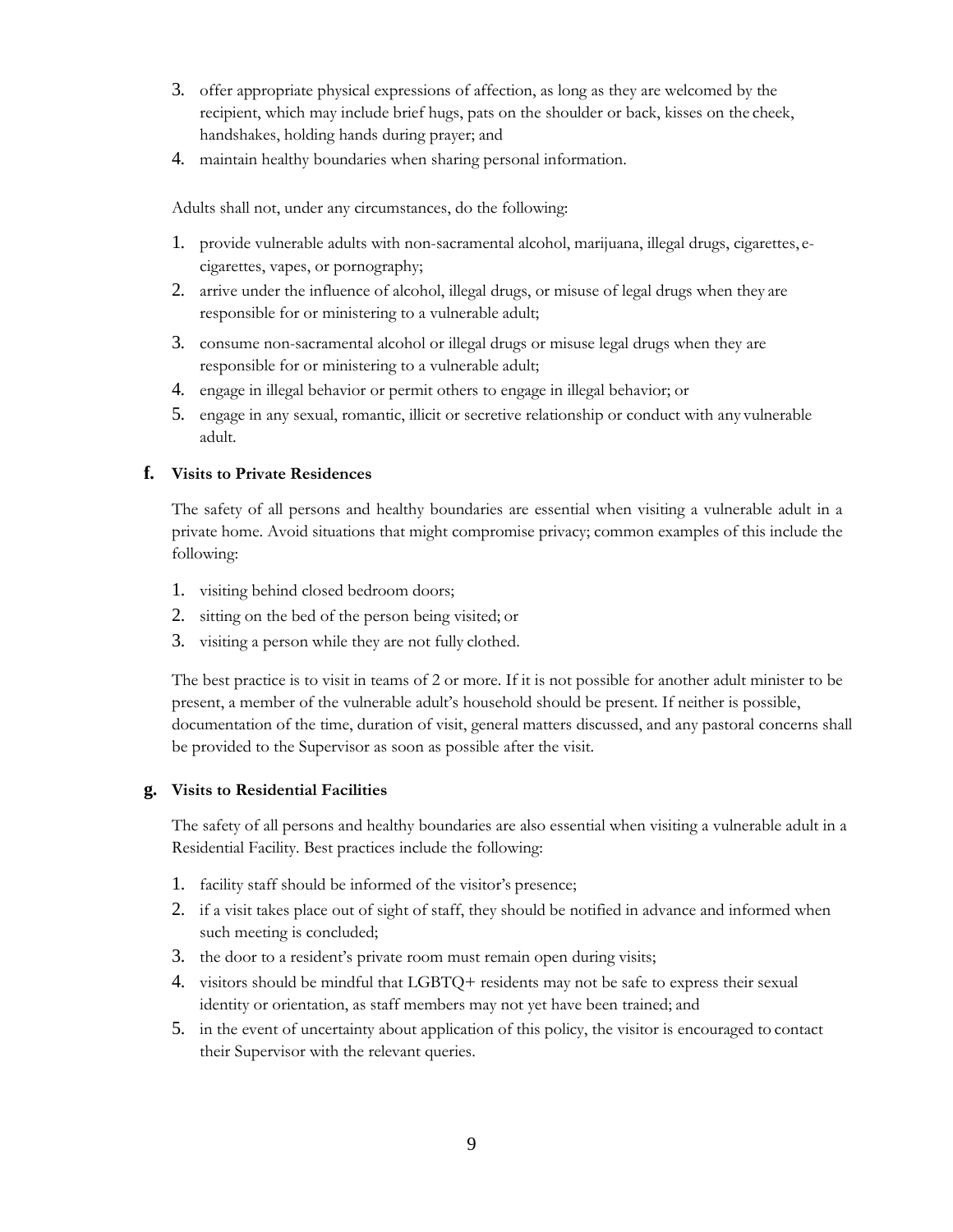### **h. Off-site Visits, Events, and Programs**

Off-site programs, trips and events are a welcome and often necessary means for spiritual, social, and emotional well-being of vulnerable adults. They also present additional challenges for maintaining best practices for safe and healthy ministry. The expectations for safe space, as described above, should be observed off-site. In the event of uncertainty about application of this policy, the Responsible Person should contact their Supervisor with the relevant queries. Because of the unique risks that can't always be anticipated, it is important to obtain permissions and manage documentation as described below.

- 1. Prior Approvals
	- i. Prior approval by the governing body and the member of the clergy in charge is required; and that approval shall be reflected in the minutes of the governing body. Diocesan sponsored programs, trips or events shall receive prior Diocesan approval.
	- ii. These same prior approvals are required when the site is a private residence, hosting such events as cook outs, progressive dinners, et cetera.

In the event of uncertainty, the Responsible Person should contact the bishop's office with the relevant information.

#### 2. Registration, Waivers, and Release Forms

Due to the unique risks of off-site visits, events and programs that cannot always be anticipated, it is important to obtain permissions and manage documentation as described below.

- i. All participants shall complete and sign a registration, waiver and release before participating in any program. Confidentiality must be preserved with respect to medical information.
- ii. There must be a signature on all release and waiver forms. If a person is unable to consent due to impairment or lack of agency then the signature of that person's guardian, spouse or other trusted family member is required. Applicable state law determines whether digital signatures are acceptable.
- iii. Completed release and waiver forms shall be maintained in a secure location on-site. Check with the Bishop's office regarding whether such forms may be saved electronically and how long they must be retained.
- iv. Permission slips shall be provided for each event and shall be signed by the vulnerable adult, guardian, spouse, or other trusted family member.
- v. Prior permission for an individual to be photographed or recorded on film, videotape, audiotape, or other electronic media is required.
- 3. First Aid and Medications

Current certification in First Aid, CPR, and Automated External Defibrillator (AED) is strongly encouraged for those who work with vulnerable adults.

i. A first aid kit, appropriately stocked for the event and participants, shall be available in an easily accessible location.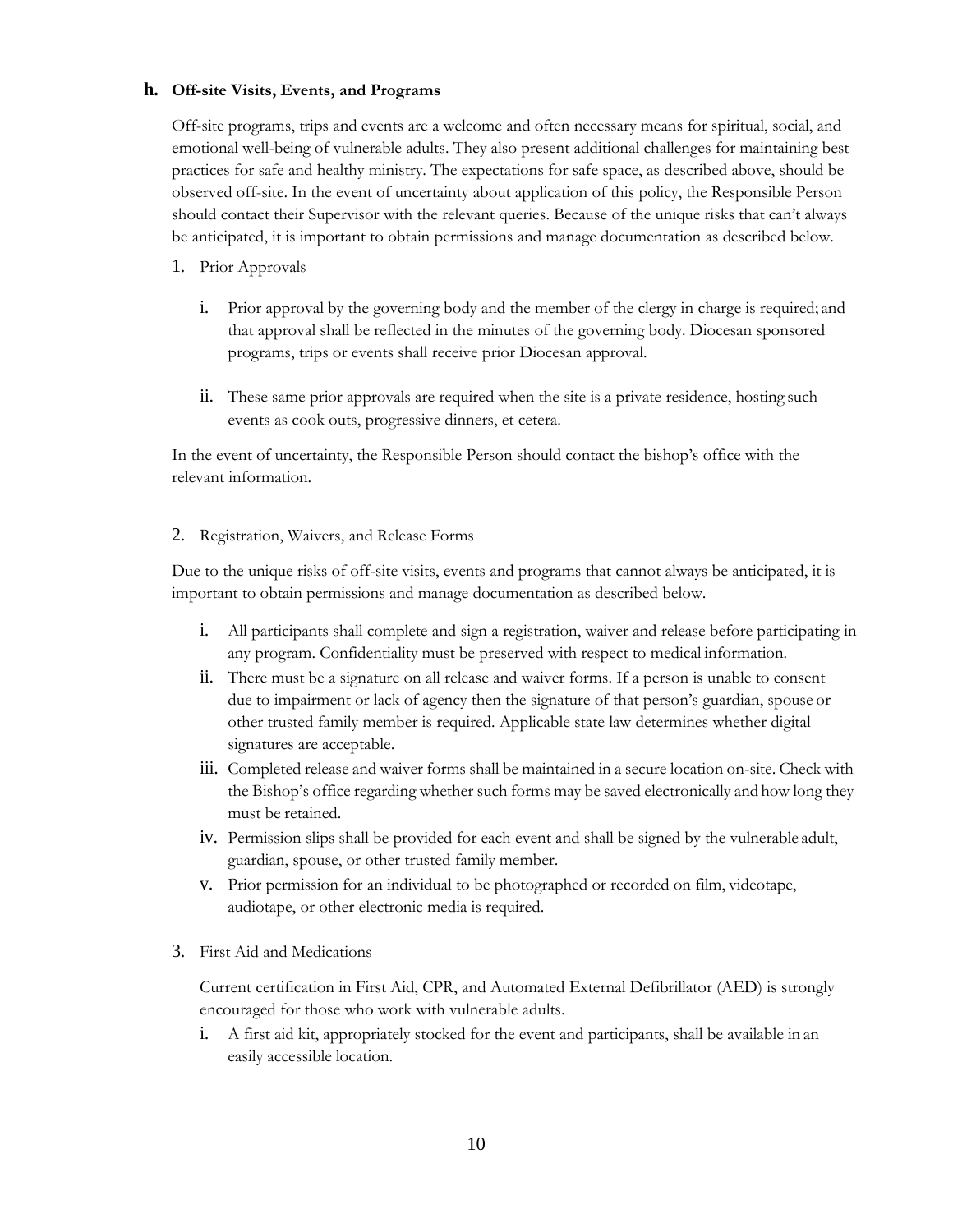If a vulnerable adult requires assistance with medications of any type, then a record must be kept for all medication or first aid given to a participant. This record shall include the participant's name, the date and time of service, the name of the person administering medication or treatment, and a description of the medication, dosage, and/or treatment given.

- i. All medications (prescription and over the counter) belonging to vulnerable adults requiring assistance with medications shall be given to the Responsible Person, unless otherwise agreed upon.
- ii. Only the Responsible Person, or their adult designee, shall administer medications.

### **i. Transportation**

For the health and safety of all participants, the following practices shall be followed:

- 1. for events that originate and/or terminate at the Diocesan, congregation or Organization's facility, all drivers must be at least 21 years of age and provide proof of insurance and a current driver's license, a completed volunteer driver information form, and have a satisfactory DMV records check;
- 2. a list of those approved to provide transportation to vulnerable adults shall be maintained in the office of the organization;
- 3. anyone being transported must consent to such transportation beforehand. If a person is unable to consent due to impairment or lack of agency then prior approval by that person's guardian, spouse, or other trusted family member is required; and
- 4. all drivers and riders must comply with state laws including seat belt and cell phone usage.

### **j. Insurance for Overseas Pilgrimages and Mission Trips**

- 1. Short-term trip or supplemental insurance, available through most church and Organization's policies as an added rider, must be secured at-least one month prior to travel.
- 2. It is recommended that all travelers carry evidence of personal health insurance by virtue of a copy of the actual card provided to the insured person.
- 3. Because not all individuals have access to affordable and adequate health insurance, it is recommended that health insurance be added to trip insurance.

### **k. International Considerations**

- 1. Check in with the U.S. Department of State on travel requirements, including visas.
- 2. Make certain that every traveler's passport is valid for at least six months beyond your return date.
- 3. Determine whether or not vaccinations are required and/or recommended for entry into specific countries.
- 4. Arrange to have at least 2 cell phones with the group that will have active coverage in your destination(s). Make a backup plan for communication with your responsible person at home.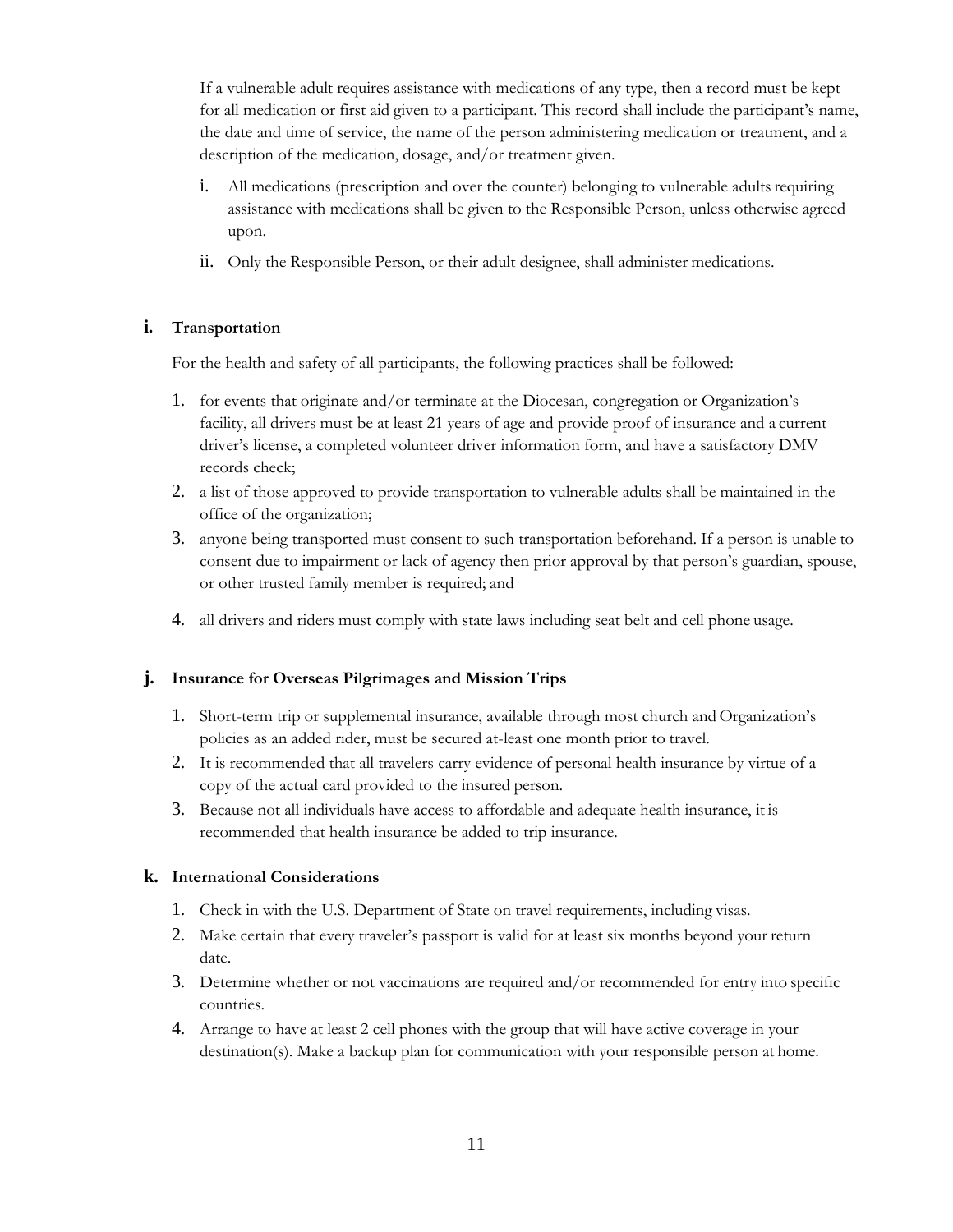#### **l. Conference and Retreat Centers**

All conference and retreat centers of the Diocese, congregations and Organizations shall follow the guidelines for off-site Programming established in this policy.

### **VII. RESPONDING TO CONCERNS**

a. Suspected Abuse, Neglect, or Exploitation of a Vulnerable Adult

Anyone who has reason to suspect that abuse, neglect, or exploitation of a vulnerable adult has taken place, is strongly encouraged, and all mandated reporters are required, to contact the state's Adult Protective Services. In addition, anyone who has reason to suspect that abuse, neglect, or exploitation of a vulnerable adult has taken place within a facility or program of the Diocese, congregation, or other Organization, should immediately inform one of more or the following:

- 1. the bishop or the bishop's office in the case of the Diocese;
- 2. member of the clergy in charge or the senior warden in the case of a congregation;
- 3. the director, head, or other governing officer in the case of other organizations; and/or
- 4. the Intake Officer in case a member of the clergy is suspected of abuse, neglect, and/or exploitation.
- b. Suspected Violations of this Policy

Anyone who suspects a violation of these policies shall immediately report the violation to the Responsible Person, member of the clergy in charge, and senior warden.

Clergy in charge of receiving reports of violations of this policy shall be responsible for providing appropriate pastoral care to all those affected and appropriate remedial and/or disciplinary action up to and including termination of employment or unpaid ministry with the Church. If the Responsible Person is a lay person, they are responsible to ensure that appropriate pastoral care is provided for all.

Anyone who knows of a violation of these policies by a member of the clergy shall immediately report the violation to the bishop's office and/or the Intake Officer. Anyone can make a report to an Intake Officer.

The bishop, hearing reports of violations by clergy, or by laity at diocesan events, shall be responsible for providing appropriate pastoral care to all those affected and appropriate remedial and/or disciplinary action, up to and including canonical disciplinary action, as provided by Title IV of the Constitutions and Canons, and/or termination of employment or unpaid ministry with the Diocese.

#### c. Local Resources for Response

The Diocese, congregation or Organization shall provide a list of local resources that can give information and assistance to anyone concerned about circumstances that may violate this policy. Such resources with contact information shall include the following:

- 1. Responsible Person(s) for programs and ministries with vulnerable adults;
- 2. clergy in charge of a congregation;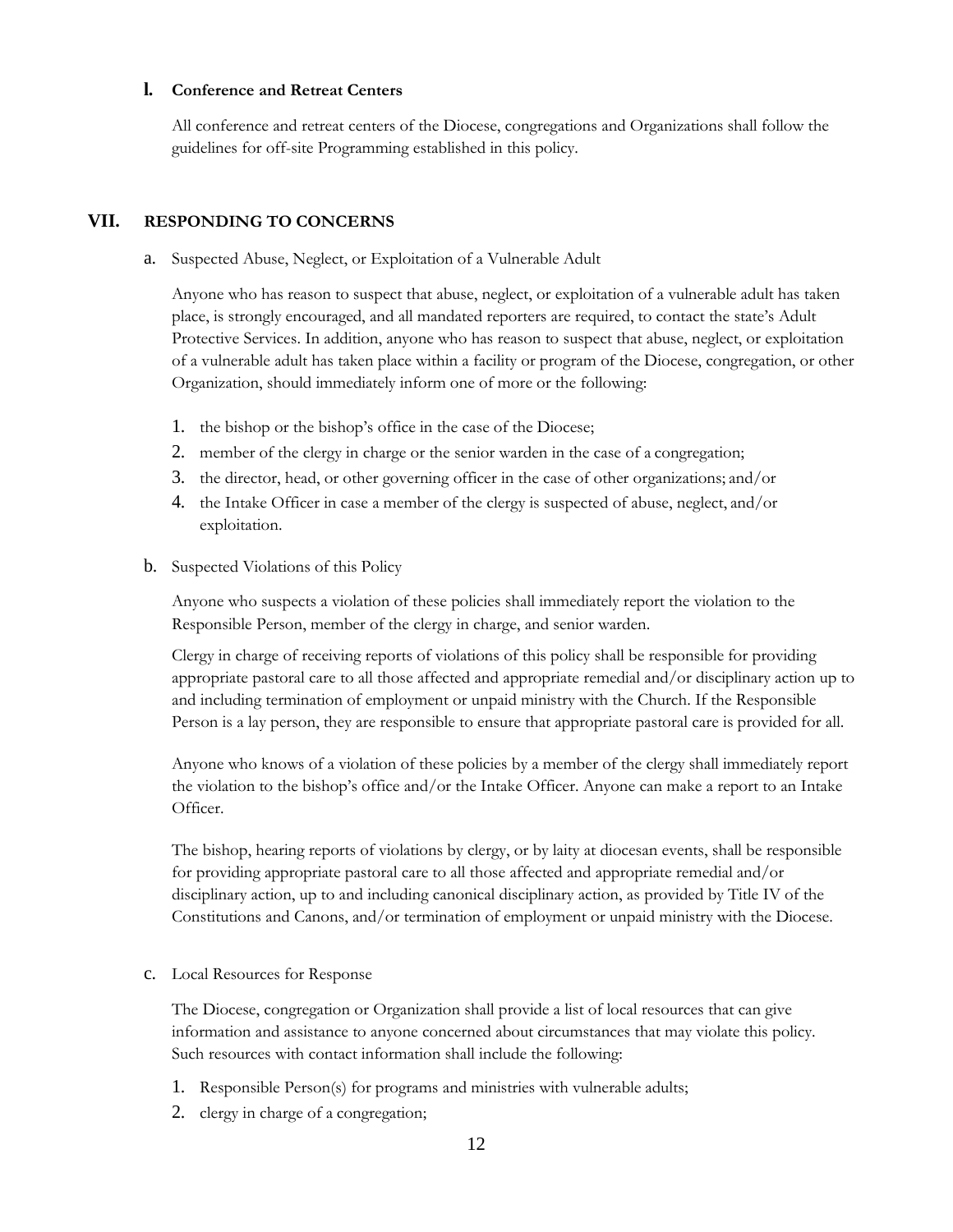- 3. wardens;
- 4. Bishop;
- 5. Intake Officer(s); and
- 6. Adult Protective Services.

## **VIII. POLICY ADOPTION, IMPLEMENTATION, AND AUDIT**

a. The Executive Council of the Diocese of Western North Carolina, at it meeting of June 14, 2018 approved this policy as recorded in the minutes. The Bishop will inform congregations and other organizations within the Diocese of the contents of this policy, the requirement that each congregation or organization adopt a policy in accordance with the diocesan policy, and the vendor(s) approved by each Diocese to conduct Public Records Checks.

The Diocese of Western North Carolina will also conduct a Safe Church Self-Audit every three years to confirm compliance with the Safe Church policies set by The Episcopal Church.

Procedures to be confirmed by audit will include (but are not limited to) the following:

- 1. existence of diocesan policy that is consistent with and/or exceeds the requirements of this model policy;
- 2. provision of accessible and appropriate training for all those who work with vulnerable adults in accordance with "Screening and Training Protocols" (Appendix A). Such training shall include, at a minimum, topics identified in this model policy;
- 3. verification that each congregation and/or Organization within the diocese has adopted a policy that is consistent with and/or exceeds the diocesan policy; and
- 4. verification that each congregation and/or Organization has a process to ensure members access training and conduct public record checks.
- b. Congregation and Organization Adoption, Implementation, and Audit

Congregations and Organizations must adopt a *Policy for the Protection of Children and Youth* that is consistent with, and/or exceeds, the requirements in this model policy and the diocesan policy.

Where permitted by their governing body, congregations and organizations may adopt sitespecific variations from this model policy which shall be described in detail, including the circumstances under which those variations are to be permitted and their rationale. This approval shall be recorded in the minutes of the vestry or governing body.

The *Policy for the Protection of Children and Youth* shall be posted in an area where activities take place, and shall be given to all adults, guardians, and all paid and unpaid persons who minister to children or youth. These policies shall include the names and phone numbers of the member of the clergy in charge, the senior warden, and a contact person in the Bishop's office.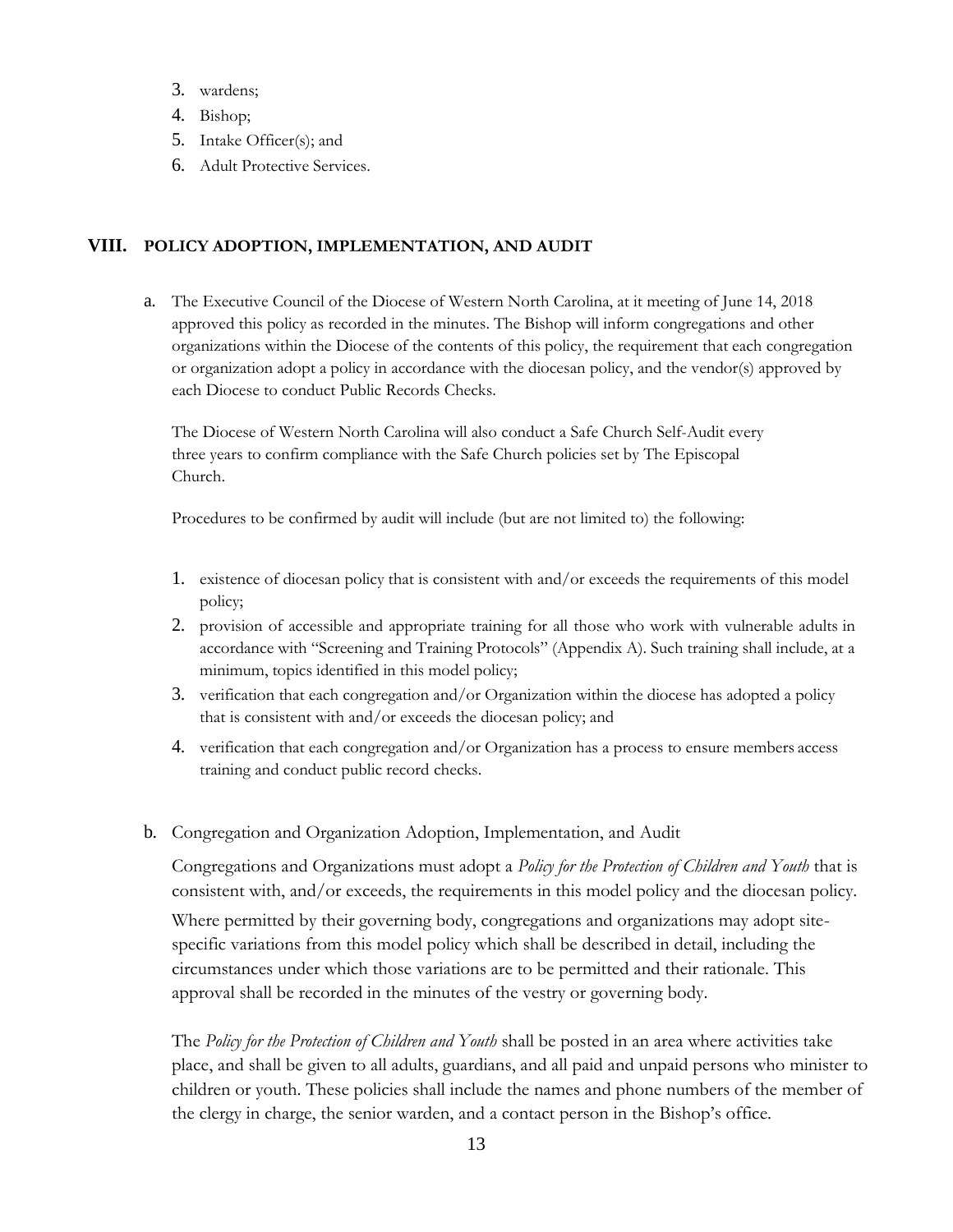Each congregation and organization is required to conduct a Safe Church Self-Audit annually to confirm compliance with safe church policies and report said audit to the Bishop's office.

Procedures to be confirmed by audit will include (but are not limited to) the following:

- 1. public records checks, application forms, and records of screening and reference verification of paid and unpaid persons;
- 2. records of compliance with "Screening and Training Protocols" (Appendix A);
- 3. procedures for responding to concerns and incidents; and
- 4. evidence of compliance with "safe space" requirements.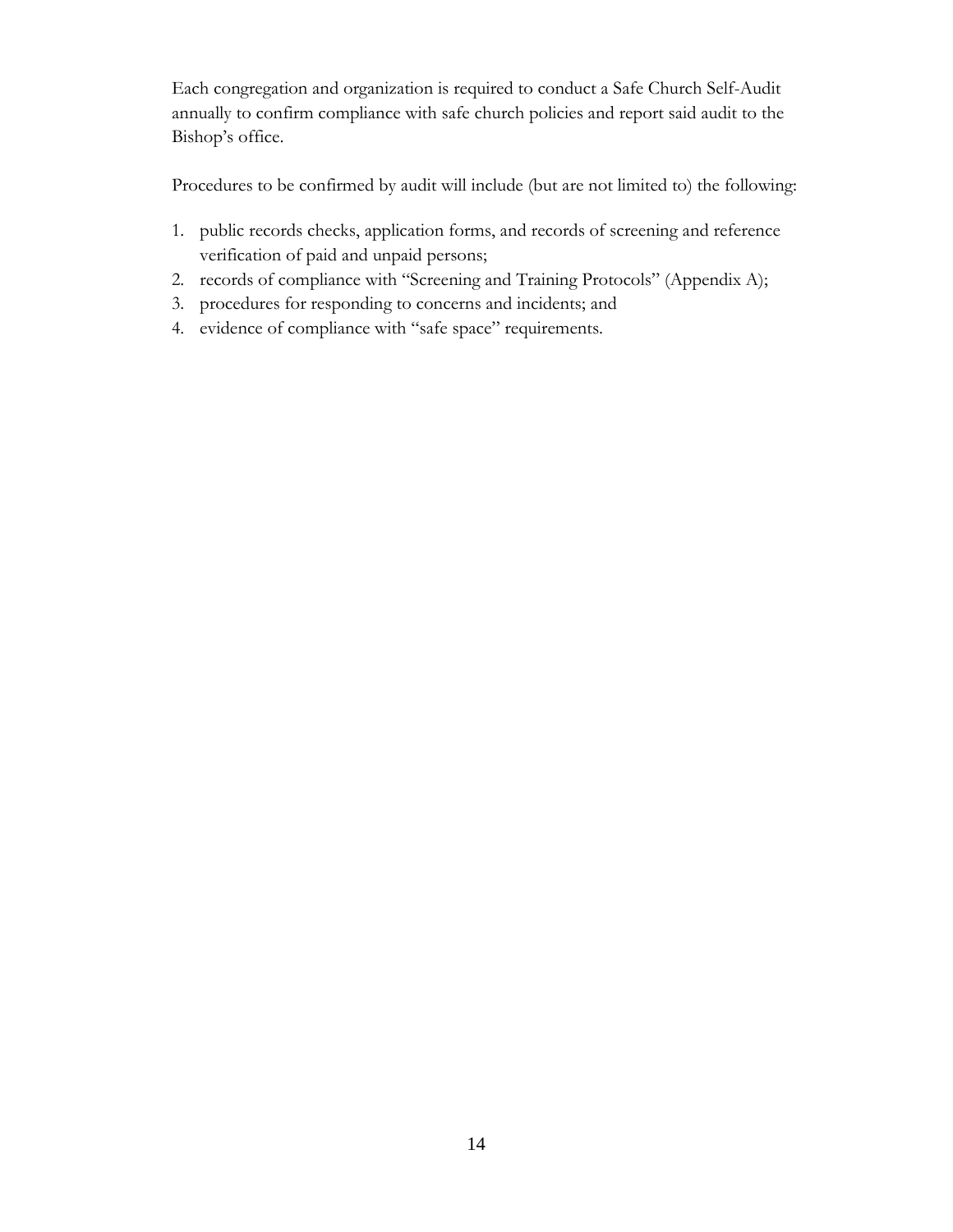# **APPENDIX A—SCREENING AND TRAINING PROTOCOLS**

| Who                                                                                                                                                                                                                                                                                            | SGC*          | $SGP^{**}$ - Preventing                      | SGP** - for ministries                       |
|------------------------------------------------------------------------------------------------------------------------------------------------------------------------------------------------------------------------------------------------------------------------------------------------|---------------|----------------------------------------------|----------------------------------------------|
|                                                                                                                                                                                                                                                                                                |               | <b>Harassment for workers</b>                | and congregations                            |
| Clergy with Cure<br>1.                                                                                                                                                                                                                                                                         | Every 5 years | Every 5 years                                | Every 5 years                                |
| 2. Clergy without Cure -<br>Licensed to Serve                                                                                                                                                                                                                                                  | Every 5 years | Every 5 years                                | Every 5 years                                |
| 3.a. All paid church<br>personnel<br>(full and part-time).<br>This includes:<br>Parish Administrators;<br>Youth Ministers;<br>Organists; Sextons;<br>Directors of Christian<br>Formation; Music<br>Directors; Childcare<br>workers;<br>Diocesan Employees<br>3.b. Any paid personnel<br>living | Every 5 years | 3.a. Every 5 years<br>3.b. depends on duties | 3.a. Every 5 years<br>3.b. depends on duties |
| on church grounds                                                                                                                                                                                                                                                                              |               |                                              |                                              |
| 4.a. All non-paid persons<br>who regularly supervise<br>or assist with<br>supervising children or<br>youth ministries, more<br>than 4 times a year                                                                                                                                             | Every 5 years | 4.a. Every 5 years                           | 4.a. Every 5 years                           |
| (someone with a title);<br>4.b. full-time or part-time<br>volunteers serving in<br>staff positions;                                                                                                                                                                                            |               | 4.b. Every 5 years                           | 4.b. Every 5 years                           |
| 4.c. all volunteers, including<br>parents, who assist<br>with children or youth                                                                                                                                                                                                                |               | 4.c. no                                      | 4.c. no                                      |

# **Training Requirements for Safeguarding God's Family**

**\*SGC = Safeguarding God's Children \*\*SGP = Safeguarding God's People**

ministries more than 4

times a year;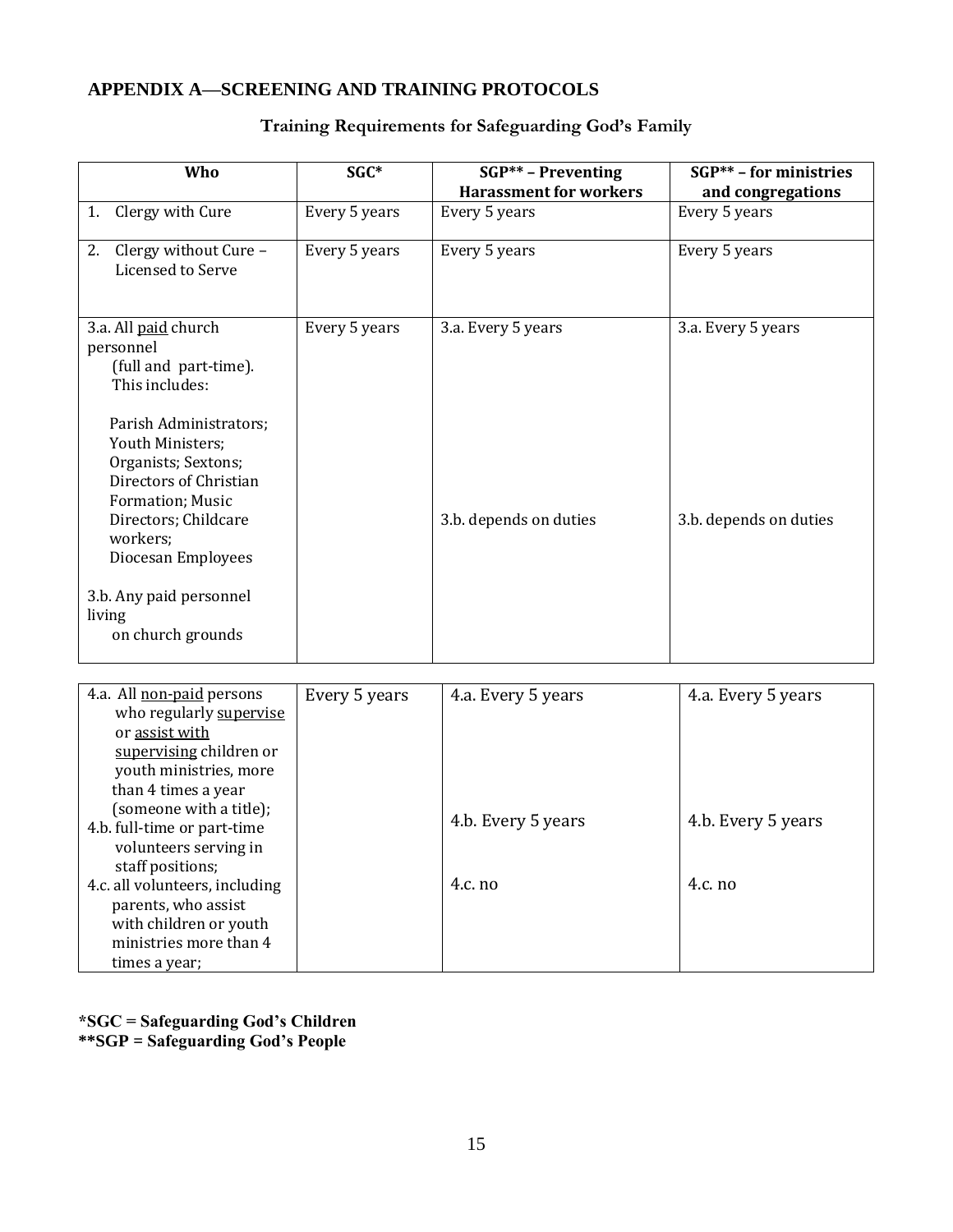|    | 5. All volunteers who<br>provide transportation<br>to children or youth       | Every 5 years  |               |               |
|----|-------------------------------------------------------------------------------|----------------|---------------|---------------|
|    | 6. Adults who volunteer<br>less than 4 times a year.                          | N <sub>o</sub> |               |               |
|    | 7. Adults at overnight<br>activities                                          | Every 5 years  |               |               |
| 8. | All staff (paid personnel<br>and volunteer) at<br>diocesan or church<br>camps | Every 5 years  | Every 5 years | Every 5 years |

# **Safeguarding God's Children is required for all Vestry members, Diocesan committees, commissions, agencies and boards.**

| <b>SGP</b> – Preventing Sexual Exploitation for<br>ministries and congregations (Every 5 years) | <b>SGP</b> - Preventing Sexual Harassment<br><i>for supervisors</i> (Every 5 years) |
|-------------------------------------------------------------------------------------------------|-------------------------------------------------------------------------------------|
| <b>Vestries</b>                                                                                 | <b>Vestries</b>                                                                     |
| <b>Stephens Ministries</b>                                                                      | <b>Finance Committees</b>                                                           |
| <b>Spiritual Directors</b>                                                                      | Diocesan Standing Committee                                                         |
| Lay Eucharistic Visitors                                                                        | Diocesan Executive Council                                                          |
| Hospital Visitors authorized by your church                                                     | <b>Commission on Ministry</b>                                                       |
| <b>EFM Mentors</b>                                                                              | Heads of Schools and Institutions                                                   |
| Diocesan Standing Committee                                                                     | Supervisors of Employees or Volunteers                                              |
| Diocesan Executive Council                                                                      |                                                                                     |
| <b>Commission on Ministry</b>                                                                   |                                                                                     |

**Safeguarding God's Children**

**This includes 2 modules (For Parents and Congregations; For Ministries). Both modules constitute "Universal Training"**

**Safeguarding God's People The module "For Ministries and Congregations" constitutes "Universal Training". The module "Preventing Sexual Harassment for Workers and for Supervisors" constitutes "Specialized Training"**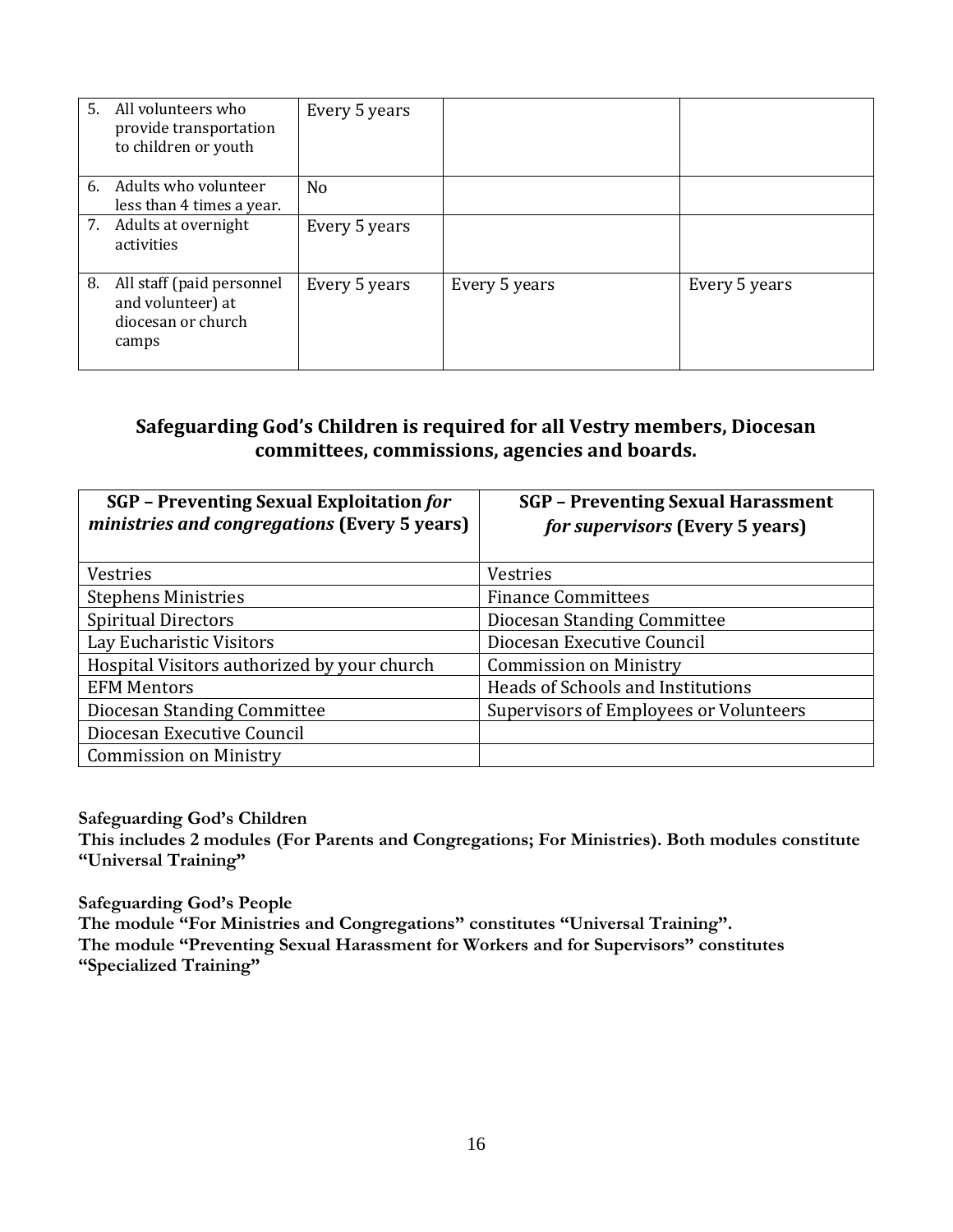# **Diocese of Western North Carolina Screening Requirements for Safeguarding God's Family**

| Who                                                                                                                                                                                                                                                                                        | <b>Screening Standard</b>                                                                                                                                                                                                                                                                | <b>Credit Report</b>                             | <b>DMV</b>                                                               |
|--------------------------------------------------------------------------------------------------------------------------------------------------------------------------------------------------------------------------------------------------------------------------------------------|------------------------------------------------------------------------------------------------------------------------------------------------------------------------------------------------------------------------------------------------------------------------------------------|--------------------------------------------------|--------------------------------------------------------------------------|
| 1. Clergy with Cure                                                                                                                                                                                                                                                                        | Oxford Background                                                                                                                                                                                                                                                                        | Included in                                      | Included in Oxford                                                       |
|                                                                                                                                                                                                                                                                                            |                                                                                                                                                                                                                                                                                          | Oxford                                           |                                                                          |
| 2. Clergy without Cure -<br>Licensed to Serve<br>*The diocese reserves the right<br>to request additional<br>background check at their<br>discretion for any clergy seeking<br>to be licensed.                                                                                             | $\mathbf{i}$ .<br>Standard<br>Application;<br>ii.<br>Interview;<br>iii.<br>Reference Checks;<br><b>Secure Search</b><br>iv.<br><b>Faith Basic</b><br><b>Background Check</b><br>(Multi-State<br>Criminal records<br>check; National Sex<br>Offender Registry;<br><b>SSN Validation)</b>  | no                                               | n <sub>o</sub>                                                           |
| Who                                                                                                                                                                                                                                                                                        | <b>Screening Standard</b>                                                                                                                                                                                                                                                                | <b>Credit Report</b>                             | <b>DMV</b>                                                               |
| 3.a. All paid church personnel<br>(full and part-time). This<br>includes:<br>Parish Administrators;<br>Youth Ministers; Organists;<br>Sextons; Directors of<br><b>Christian Formation; Music</b><br>Directors; Childcare workers<br>3.b. Any paid personnel living<br>on<br>church grounds | $\mathbf{i}$ .<br>Standard<br>Application;<br>ii.<br>Interview;<br>Reference Checks;<br>iii.<br><b>Secure Search</b><br>iv.<br><b>Faith Basic</b><br><b>Background Check</b><br>(Multi-State<br>Criminal records<br>check; National Sex<br>Offender Registry;<br><b>SSN Validation</b> ) | Yes for personnel<br>managing church<br>finances | Yes for personnel<br>regularly transporting<br>children, youth or adults |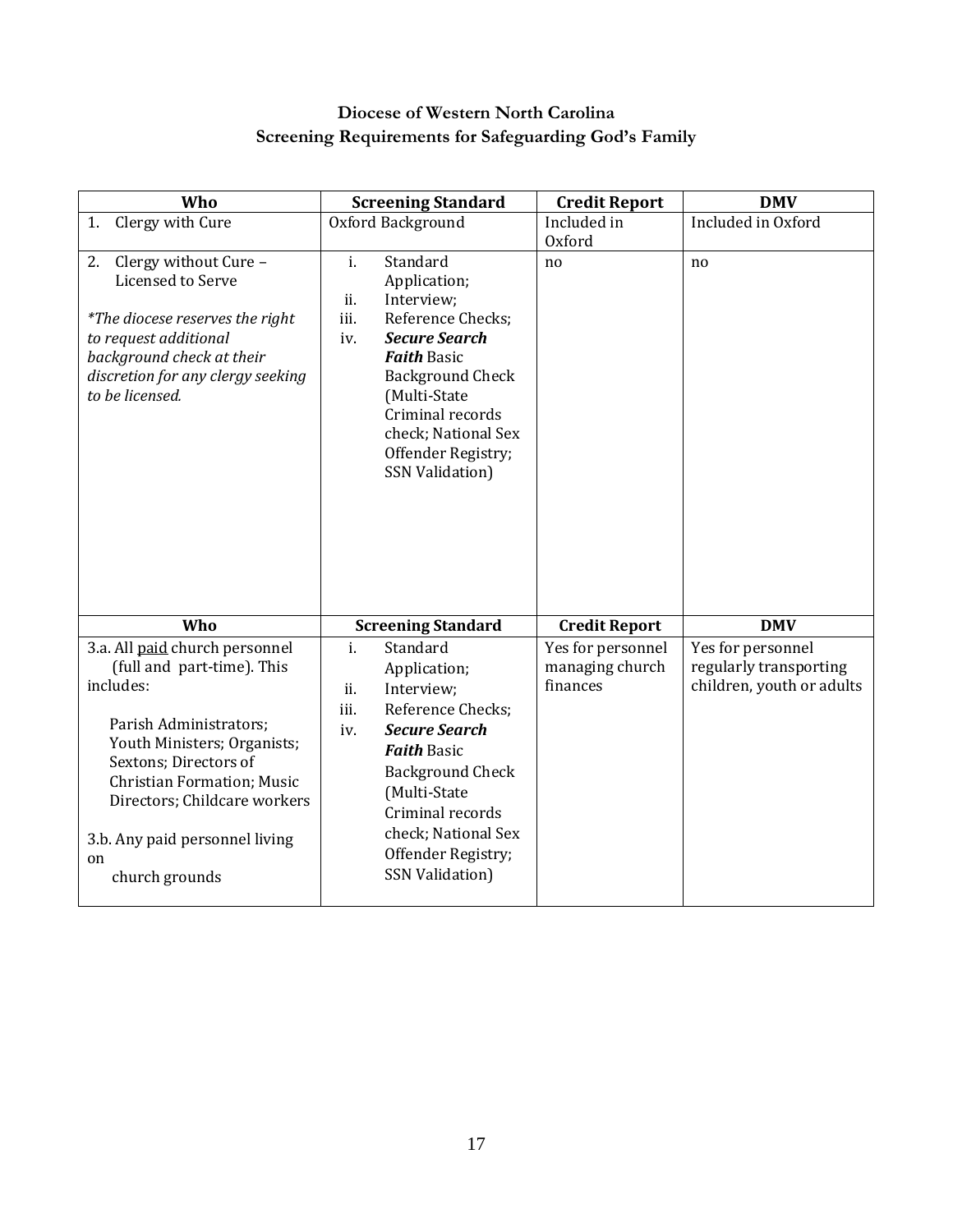| 4.a. All non-paid persons who<br>regularly supervise or assist<br>with supervising children or<br>youth ministries, more than<br>4 times a year (someone<br>with a title);<br>4.b. full-time or part-time<br>volunteers serving in staff<br>positions;<br>4.c. all volunteers who assist<br>with children or youth<br>ministries more than 4 times<br>a year, including overnight<br>activities; | Standard<br>i.<br>Application;<br>ii.<br>Interview;<br>iii.<br>Reference Checks;<br><b>Secure Search Faith</b><br>iv.<br><b>Basic Background</b><br>Check (Multi-State<br>Criminal records<br>check; National Sex<br>Offender Registry;<br>SSN validation)             | N <sub>o</sub> | No (unless providing<br>transportation - see<br>below) |
|--------------------------------------------------------------------------------------------------------------------------------------------------------------------------------------------------------------------------------------------------------------------------------------------------------------------------------------------------------------------------------------------------|------------------------------------------------------------------------------------------------------------------------------------------------------------------------------------------------------------------------------------------------------------------------|----------------|--------------------------------------------------------|
| All volunteers who provide<br>9.<br>transportation to children,<br>youth or other church<br>related activities including<br>Lay Eucharistic Visitors                                                                                                                                                                                                                                             | Interview                                                                                                                                                                                                                                                              | N <sub>o</sub> | Yes                                                    |
| 10. Adults who volunteer less<br>than 4 times a year.                                                                                                                                                                                                                                                                                                                                            | Interview                                                                                                                                                                                                                                                              | N <sub>o</sub> | N <sub>o</sub>                                         |
| 11. Adults at overnight<br>activities less than 3 times a<br>year                                                                                                                                                                                                                                                                                                                                | Interview                                                                                                                                                                                                                                                              | N <sub>o</sub> | Yes - if driving                                       |
| 12. All staff (paid personnel and<br>volunteer) at diocesan or<br>church camps                                                                                                                                                                                                                                                                                                                   | Standard<br>$\mathbf{i}$ .<br>Application;<br>Interview;<br>ii.<br>Reference Checks:<br>iii.<br><b>Secure Search Faith</b><br>iv.<br><b>Basic Background</b><br>Check (Multi-State<br>Criminal records<br>check; National Sex<br>Offender Registry;<br>SSN validation) | N <sub>o</sub> | Yes - if driving                                       |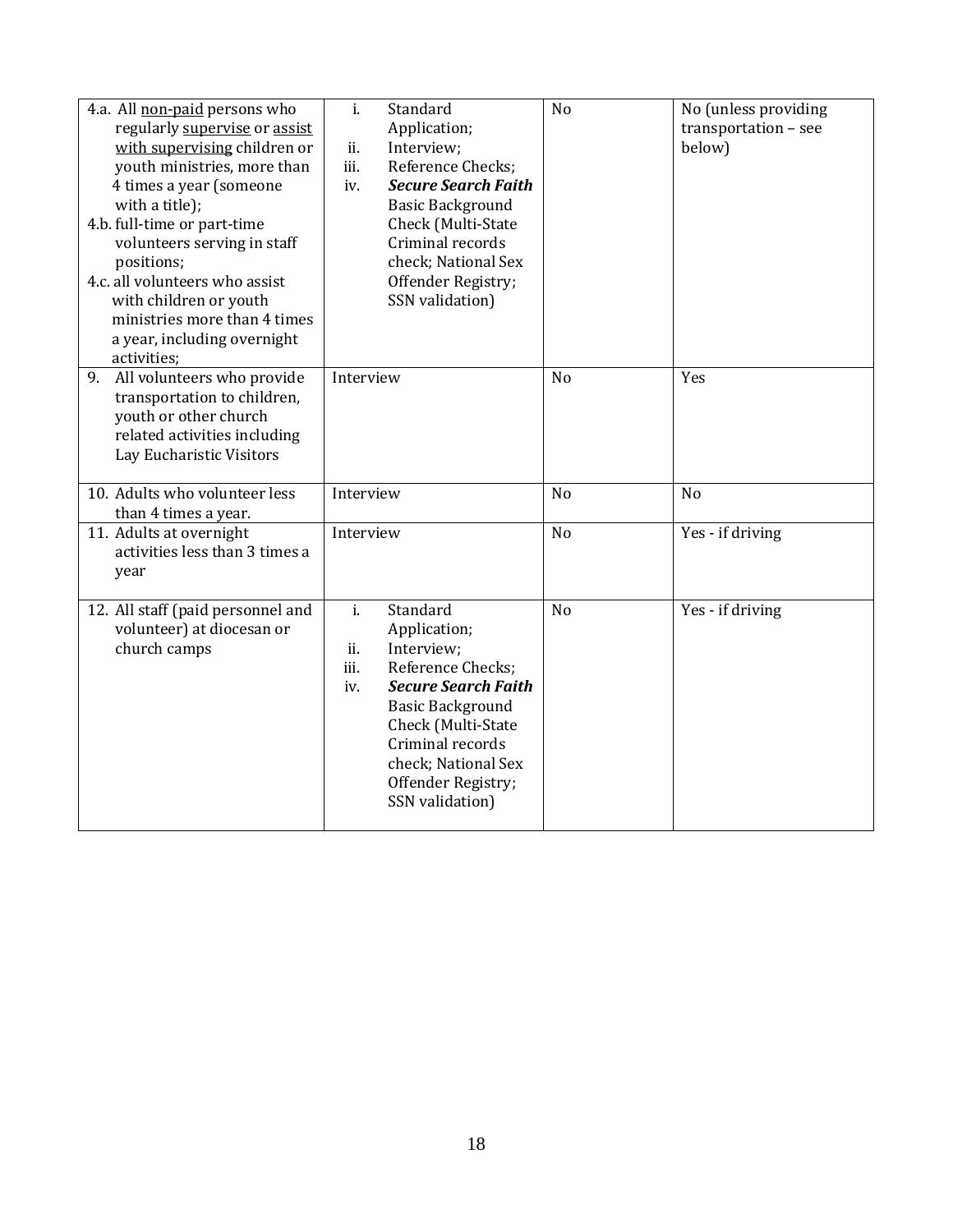## **APPENDIX B—RECOMMENDED PRACTICES AND GUIDELINES FOR SOCIAL MEDIA AND ELECTRONIC COMMUNICATIONS WITH VULNERABLE ADULTS**

Social media is an ever-increasing part of adult lives and has the potential to empower ministry. Behavior in the digital sphere is never private. Posted content may be used out of context and out of the control of the originating individuals and organizations, putting them at risk. In addition, these powerfully connective tools are subject to the same dynamic of unequal power and potential for abuse that present a risk in all ministry relationships. Churches face the challenge of identifying and proactively addressing areas of potential risk in social media use in the midst of rapidly evolving technology. The following recommended practices and guidelines are designed to be a flexible template for developing policies and covenants governing the safe use of social media and digital communication in ministry settings.

### **General Information About Digital Communications**

- All communications sent digitally (email, social networking sites or platforms, notes, texts or posts, et cetera) are NOT CONFIDENTIAL and can be shared or reposted to others.
- Interactions in the virtual world need to be transparent; that is, occurring in such a way that it is easy for others to see what actions are performed.
- In the virtual world, healthy boundaries and Safe Church practices must be adhered to as they are in the physical world.
- In the virtual world, "friend" can mean anyone with whom you are willing to communicate through that medium. In the physical world, friend can mean much more in terms of intimacy, self-disclosure, mutuality, and expectations for relationship.
- Laws regarding mandated reporting of suspected abuse, neglect, or exploitation of vulnerable adults apply in the virtual world as they do in the physical world. Check local applicable laws.

### **Recommended Practices and Guidelines for Churches and Organizations**

- a. Establish a policy that outlines professional and institutional standards for profiles and interactions on social networking sites and platforms.
- b. Establish a policy of transparency regarding Social Media accounts. The best practice is to have the Diocese, congregation, or Organization create and "own" the Social Media accounts representing the Diocese, congregation, or Organization respectively and have multiple administrators and/or supervisors with access. If personal accounts are used, a system of monitoring should be established.
- c. Establish a policy regarding the identification or "tagging" of individuals in online photos. For example, on Facebook, "tagging" someone in a photo or video creates a hyperlink to that person's profile page that can be clicked by anyone. The best practice is for the Diocese, congregation, or Organization not to identify or "tag" individuals. The "tagging" of vulnerable adults should be discouraged. The captioning of photos or videos may be permitted when written permission is provided by a vulnerable adult (or the person's guardian, spouse or other trusted family member when the vulnerable adult is unable to consent due to impairment or lack of agency). The caption should not include the individual's full name, nor should it create a clickable link to someone's personal profile. A policy of whether or not an individual can "self-tag" in a Diocese, congregation, or organization's online photo should also be established.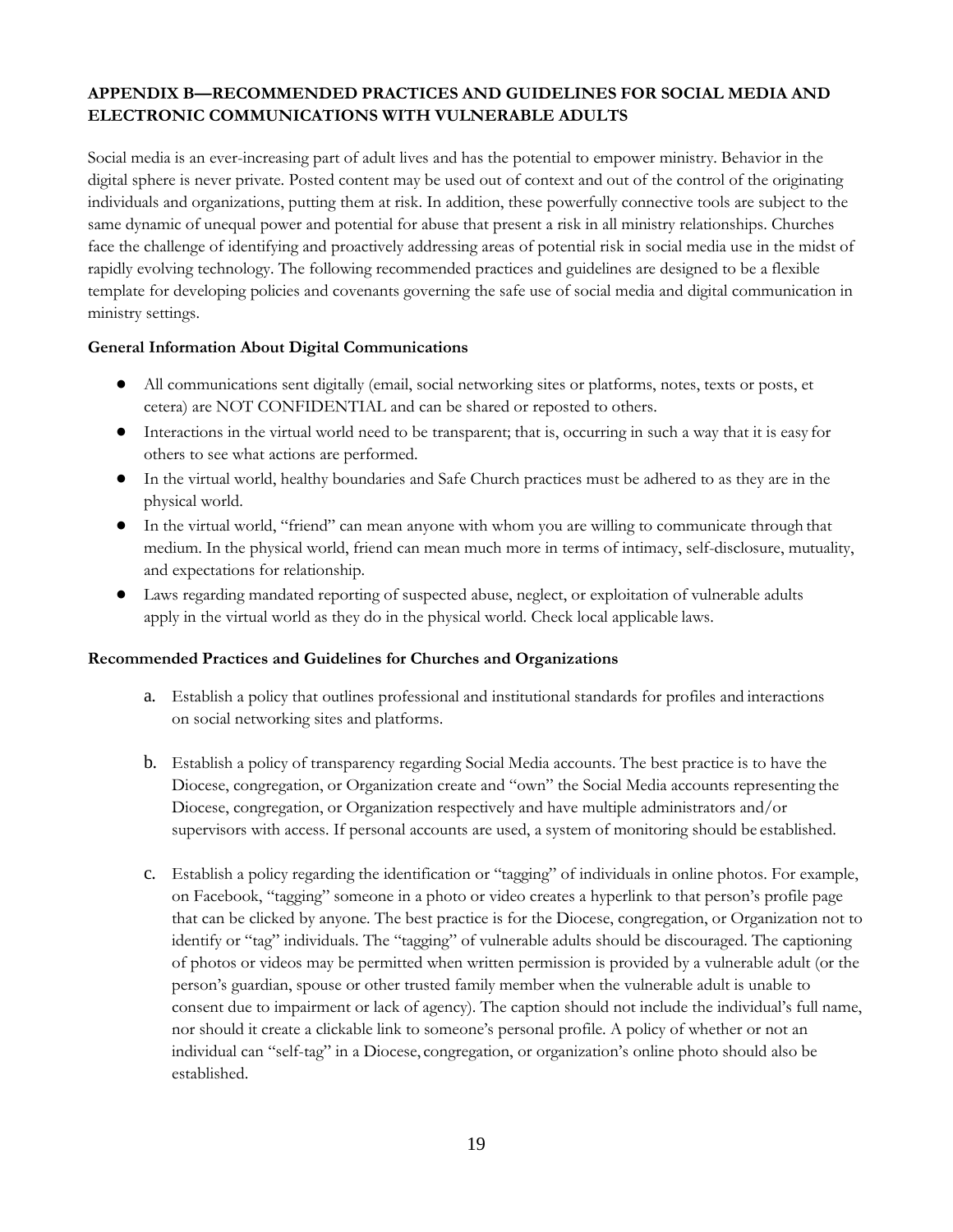- d. The Diocese, congregation, or organization does not have a responsibility to review or monitor the personal pages or groups that are not sponsored by the Diocese, congregation or Organization respectively, except as described in part b above. The preceding statement should be included in the Diocese, congregation, or Organization's Social Media Policy.
- e. Email can be a good method of communication, and it also has the opportunity to be misunderstood. Having a clear understanding and procedure when responding to digital communication that raises concern is prudent for all. Best practices can include not responding immediately and sharing the communication with a supervisor before responding. Phone and face-to-face meetings are preferred when responding to emotionally driven communications or pastoral emergencies.
- f. When using photos and videos for ministry purposes, obtain a media release for each person and only post images that respect the dignity of every person depicted.
- g. The Diocese, congregation, or other organizations must inform participants when they are being videoed because church buildings are not considered public space. Signs should be posted that indicate a service or activity will be broadcast when worship services or activities are streamed or distributed on the web or via other broadcast media.

### **Recommended Practices and Guidelines for Vulnerable Adults**

- a. Prudent judgement should be used in the time of day a vulnerable adult is contacted through social media. Under normal circumstances, refrain from contact or exchanging texts, chats, or emails before 8:00 am or after 10:00 pm, unless it's an emergency.
- b. Privacy settings and personal boundaries should be implemented.
	- 1. Create and use profiles on social networking sites that meet professional and institutional standards.
	- 2. Apply privacy settings that are consistent with all vulnerable adults, across all social networking sites and platforms. Avoid playing favorites or the appearance of playing favorites.
	- 3. Establish a regular ongoing and consistent system of review that focuses on settings, accessible content and photos and videos to ensure compliance with professional and institutional standards.
	- 4. When possible, send communication (1) to entire groups, (2) on an individual's "wall," or (3) in public areas, rather than in private messages. This includes photos, images and videos.
	- 5. Disclose ongoing digital pastoral communications (ie: emails, Facebook messages, texting, etc) with a vulnerable adult to a supervisor to determine when a referral to a professional provider or resources is needed.
- c. Create covenants to govern digital groups, which include the following:
	- 1. appropriate and inappropriate behavior of members (bullying, pictures that depict abuse, violence, illegal activities, sexual acts, etc.) and the consequence for inappropriate behavior;
	- 2. who may join and/or view group activity, when participants should leave the group and when/if the group will be disbanded;
	- 3. description of content that can be posted or published on the site or page;